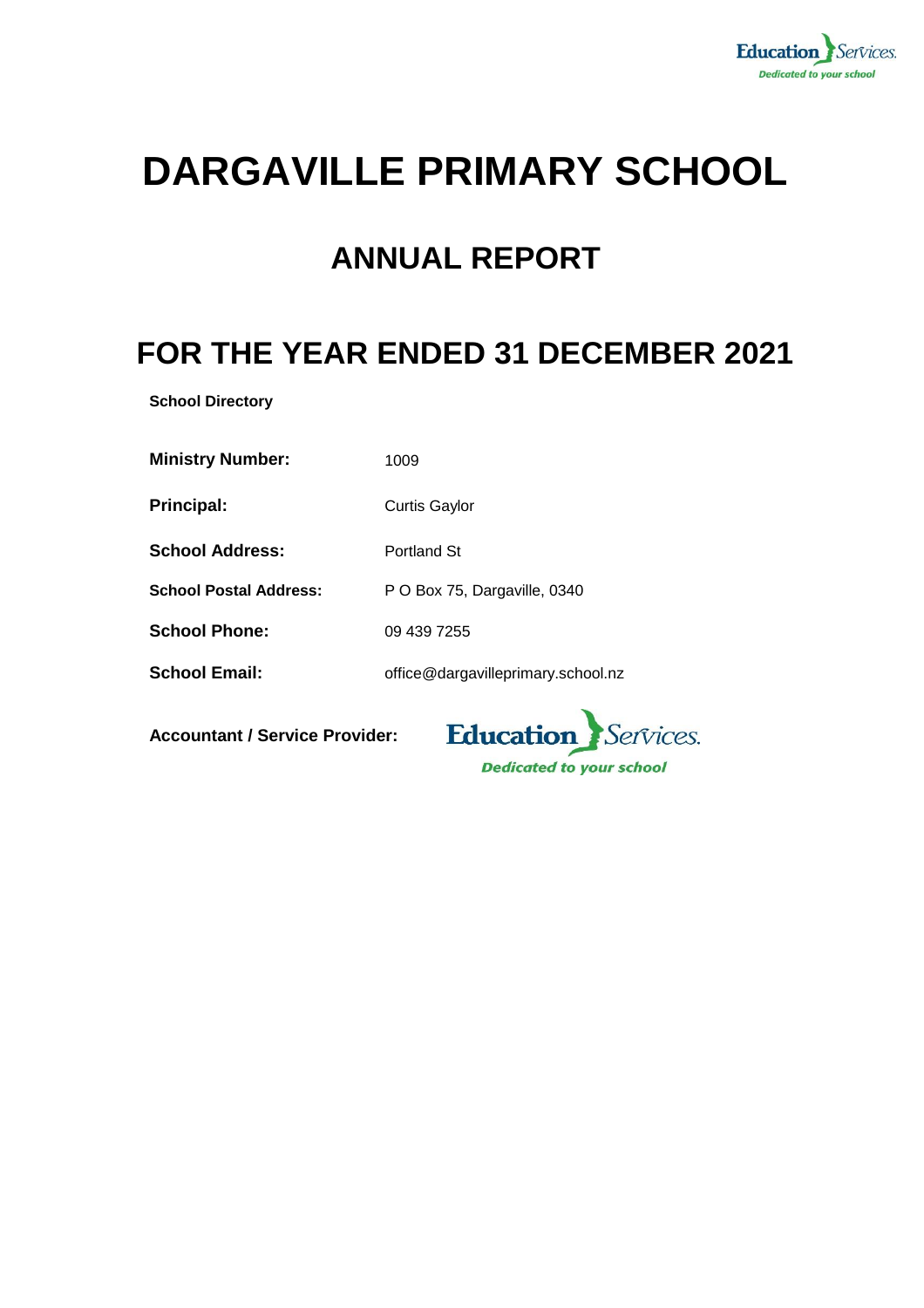

# **DARGAVILLE PRIMARY SCHOOL**

Annual Report - For the year ended 31 December 2021

### **Index**

#### **Page Statement**

#### **Financial Statements**

- 1 Statement of Responsibility
- 2 Statement of Comprehensive Revenue and Expense
- 3 Statement of Changes in Net Assets/Equity
- 4 Statement of Financial Position
- 5 Statement of Cash Flows
- 6 19 Notes to the Financial Statements

#### **Other Information**

Members of the Board

Kiwisport

Analysis of Variance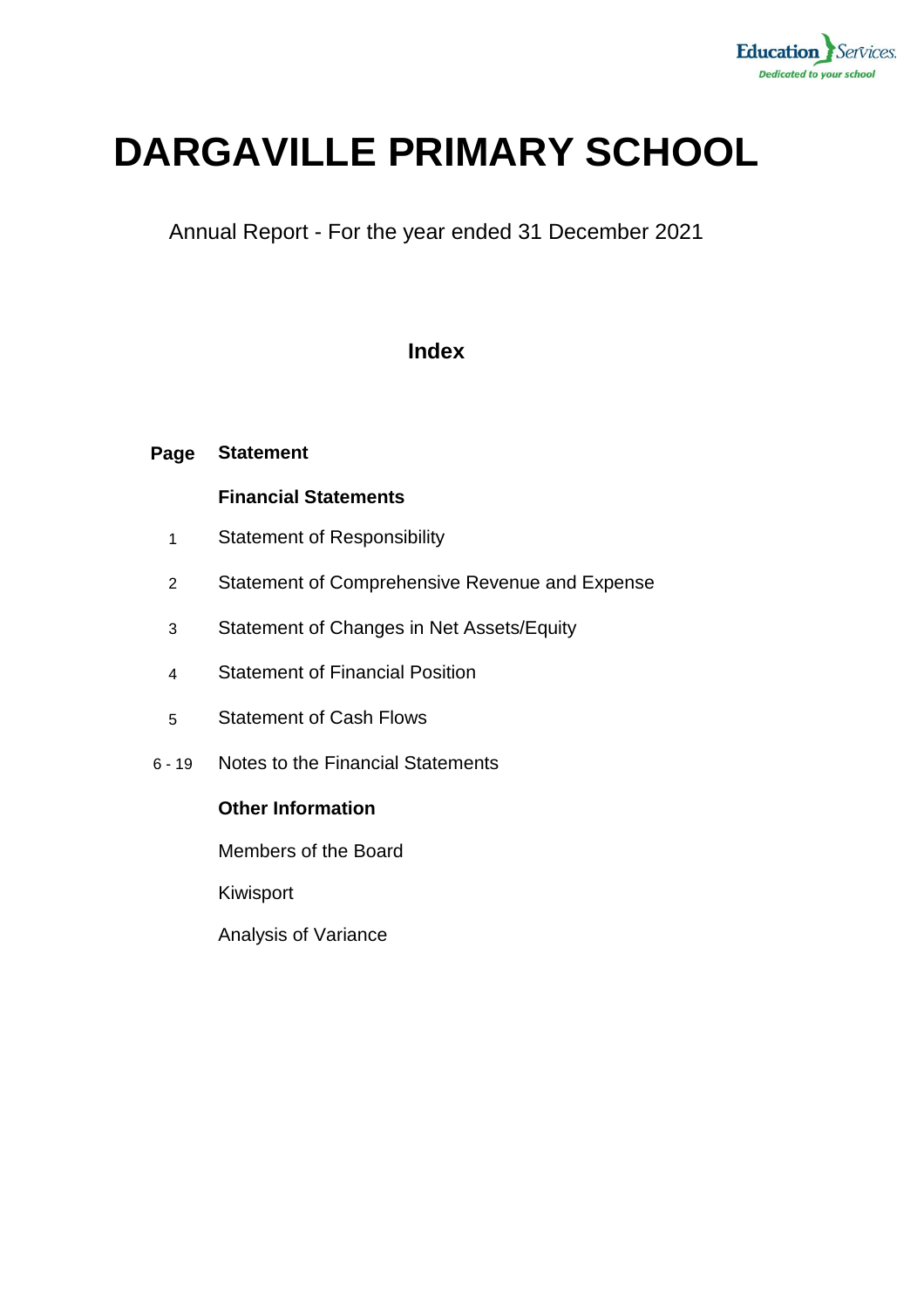

### **Dargaville Primary School**

### **Statement of Responsibility**

For the year ended 31 December 2021

The Board accepts responsibility for the preparation of the annual financial statements and the judgements used in these financial statements.

The management (including the principal and others as directed by the Board) accepts responsibility for establishing and maintaining a system of internal controls designed to provide reasonable assurance as to the integrity and reliability of the school's financial reporting.

It is the opinion of the Board and management that the annual financial statements for the financial year ended 31 December 2021 fairly reflects the financial position and operations of the school.

The School's 2021 financial statements are authorised for issue by the Board.

Full Name of Presiding Member Full Name of Principal

Signature of Presiding Member Signature of Principal

Date: **Date: Date: Date: Date: Date: Date: Date: Date: Date: Date:**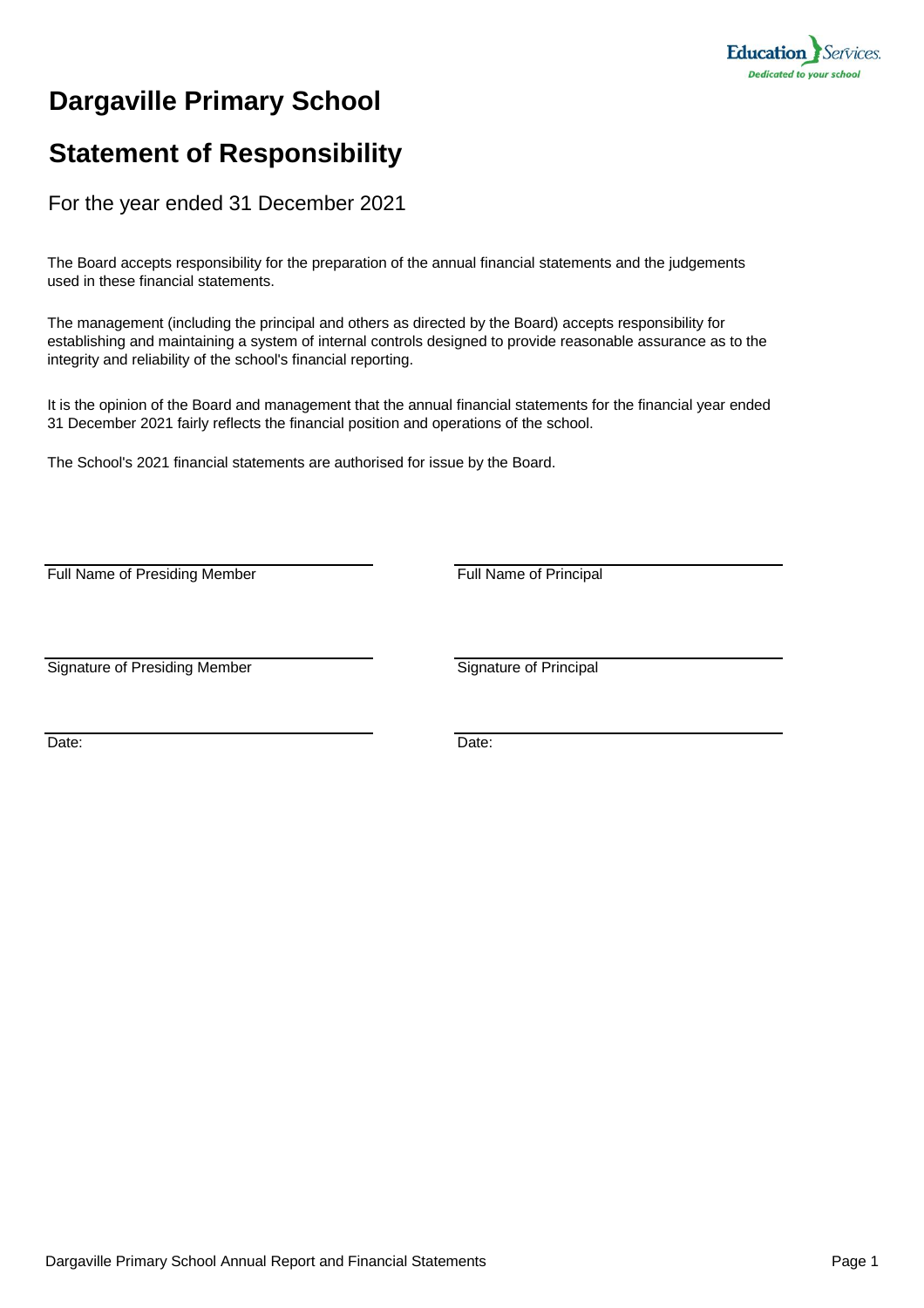

### **Dargaville Primary School Statement of Comprehensive Revenue and Expense**

For the year ended 31 December 2021

|                                                      |               | 2021                | 2021<br><b>Budget</b> | 2020                |
|------------------------------------------------------|---------------|---------------------|-----------------------|---------------------|
|                                                      | <b>Notes</b>  | <b>Actual</b><br>\$ | (Unaudited)<br>\$     | <b>Actual</b><br>\$ |
| Revenue                                              |               |                     |                       |                     |
| <b>Government Grants</b>                             | $\frac{2}{3}$ | 3,593,322           | 2,922,715             | 3,205,628           |
| <b>Locally Raised Funds</b>                          |               | 123,317             | 73,460                | 79,360              |
| Interest Income                                      |               | 2,358               | 1,000                 | 5,417               |
| <b>Other Revenue</b>                                 |               | 11,990              |                       |                     |
|                                                      |               | 3,730,987           | 2,997,175             | 3,290,405           |
| <b>Expenses</b>                                      |               |                     |                       |                     |
| <b>Locally Raised Funds</b>                          | 3             | 51,251              | 29,160                | 33,014              |
| <b>Learning Resources</b>                            | 4             | 2,598,361           | 2,141,358             | 2,380,019           |
| Administration                                       | 5             | 429,076             | 166,461               | 170,050             |
| Finance                                              |               | 4,053               | 3,756                 | 3,012               |
| Property                                             | 6             | 516,250             | 621,232               | 702,874             |
| Depreciation                                         | 11            | 95,947              | 83,774                | 96,029              |
| Loss on Disposal of Property, Plant and Equipment    |               |                     |                       | 516                 |
|                                                      |               | 3,694,938           | 3,045,741             | 3,385,514           |
| Net Surplus / (Deficit) for the year                 |               | 36,049              | (48, 566)             | (95, 109)           |
| Other Comprehensive Revenue and Expense              |               |                     |                       |                     |
| Total Comprehensive Revenue and Expense for the Year |               | 36,049              | (48, 566)             | (95, 109)           |

The above Statement of Comprehensive Revenue and Expense should be read in conjunction with the accompanying notes which form part of these financial statements.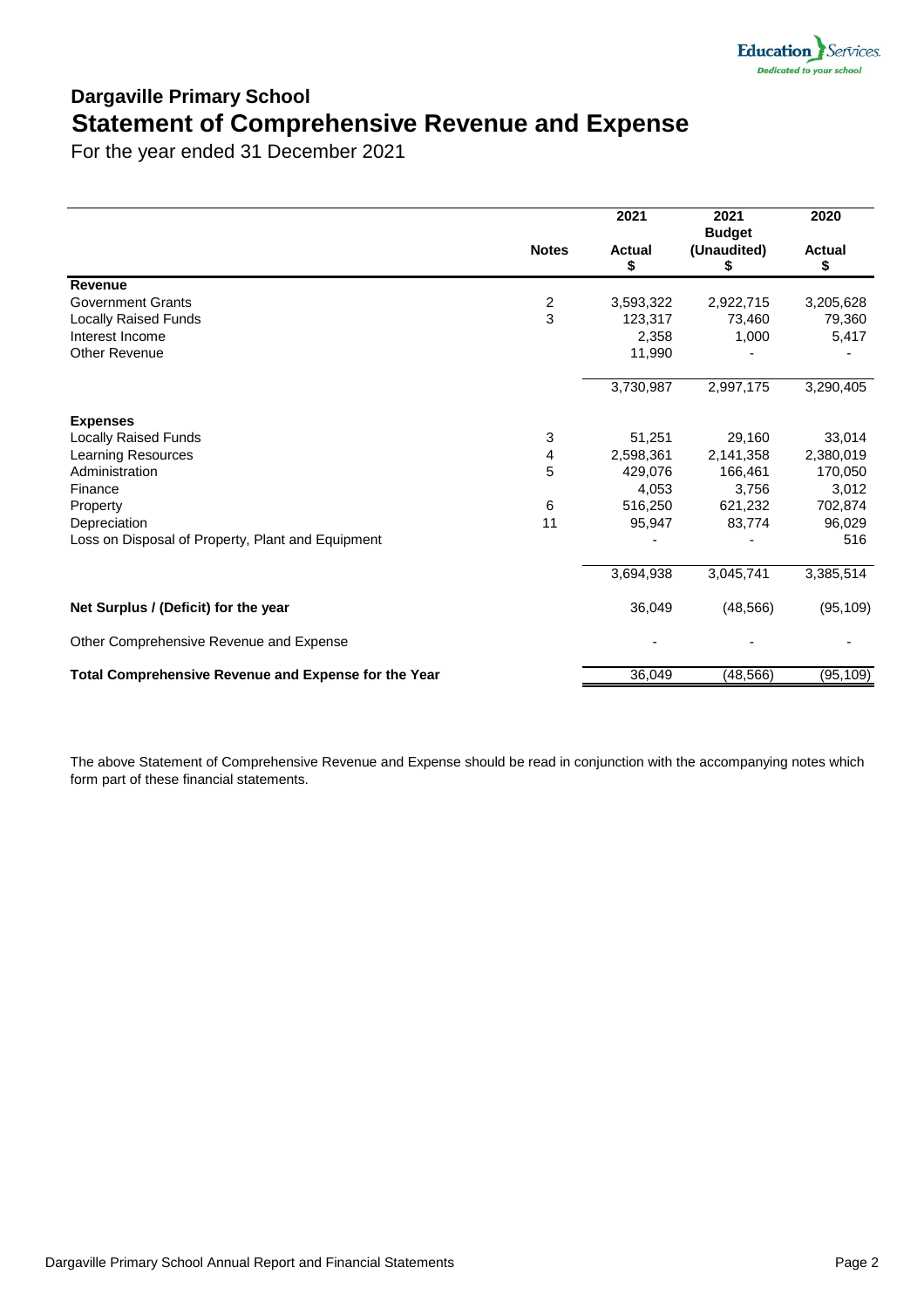

### **Dargaville Primary School Statement of Changes in Net Assets/Equity**

For the year ended 31 December 2021

|                                                                                                              |              | 2021           | 2021<br><b>Budget</b> | 2020          |
|--------------------------------------------------------------------------------------------------------------|--------------|----------------|-----------------------|---------------|
|                                                                                                              | <b>Notes</b> | Actual<br>S    | (Unaudited)           | <b>Actual</b> |
| <b>Equity at 1 January</b>                                                                                   |              | 904,587        | 1,000,287             | 990,464       |
| Total comprehensive revenue and expense for the year<br>Capital Contributions from the Ministry of Education |              | 36,049         | (48, 566)             | (95, 109)     |
| Contribution - Furniture and Equipment Grant                                                                 |              | $\overline{a}$ |                       | 9,232         |
| <b>Equity at 31 December</b>                                                                                 |              | 940,636        | 951,721               | 904,587       |
|                                                                                                              |              |                |                       |               |
| <b>Retained Earnings</b>                                                                                     |              | 940,636        | 951,721               | 904,587       |
| <b>Equity at 31 December</b>                                                                                 |              | 940,636        | 951,721               | 904,587       |

The above Statement of Changes in Net Assets/Equity should be read in conjunction with the accompanying notes which form part of these financial statements.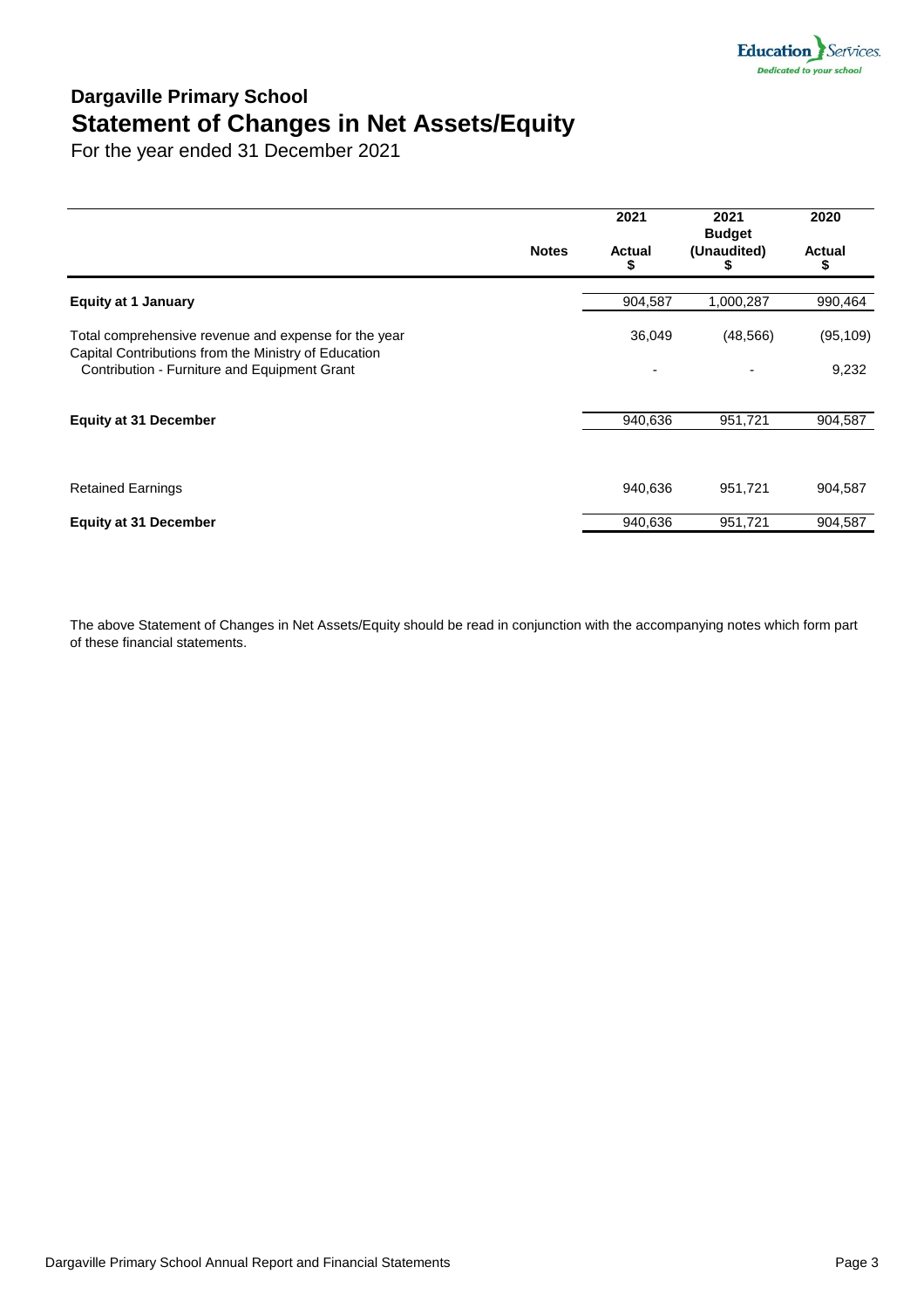

### **Dargaville Primary School Statement of Financial Position**

As at 31 December 2021

|                                          |                | 2021                | 2021<br><b>Budget</b> | 2020                |
|------------------------------------------|----------------|---------------------|-----------------------|---------------------|
|                                          | <b>Notes</b>   | <b>Actual</b><br>\$ | (Unaudited)<br>\$     | <b>Actual</b><br>\$ |
| <b>Current Assets</b>                    |                |                     |                       |                     |
| Cash and Cash Equivalents                | $\overline{7}$ | 704,328             | 135,174               | 223,638             |
| <b>Accounts Receivable</b>               | 8              | 168,296             | 104,451               | 182,043             |
| <b>GST Receivable</b>                    |                | 66,896              |                       |                     |
| Prepayments                              |                | 11,000              | 6,824                 | 9,200               |
| Inventories                              | 9              | 26,331              | 30,415                | 30,264              |
| Investments                              | 10             | 336,708             | 329,326               | 335,081             |
|                                          |                | 1,313,559           | 606,190               | 780,226             |
| <b>Current Liabilities</b>               |                |                     |                       |                     |
| <b>GST Payable</b>                       |                |                     | 2,727                 | 12,721              |
| <b>Accounts Payable</b>                  | 12             | 400,585             | 166,598               | 214,038             |
| Revenue Received in Advance              | 13             | 3,295               | 1,551                 | 829                 |
| Provision for Cyclical Maintenance       | 14             | 132,528             | 30,659                | 106,025             |
| <b>Finance Lease Liability</b>           | 15             | 15,354              | 13,569                | 13,876              |
| Funds held for Capital Works Projects    | 16             | 409,558             |                       | 139,320             |
|                                          |                | 961,320             | 215,104               | 486,809             |
| <b>Working Capital Surplus/(Deficit)</b> |                | 352,239             | 391,086               | 293,417             |
| <b>Non-current Assets</b>                |                |                     |                       |                     |
| Property, Plant and Equipment            | 11             | 648,598             | 567,808               | 691,536             |
|                                          |                | 648,598             | 567,808               | 691,536             |
| <b>Non-current Liabilities</b>           |                |                     |                       |                     |
| Provision for Cyclical Maintenance       | 14             | 42,905              |                       | 51,120              |
| <b>Finance Lease Liability</b>           | 15             | 17,296              | 7,173                 | 29,246              |
|                                          |                | 60,201              | 7,173                 | 80,366              |
| <b>Net Assets</b>                        |                | 940,636             | 951,721               | 904,587             |
|                                          |                |                     |                       |                     |
| <b>Equity</b>                            |                | 940,636             | 951,721               | 904,587             |
|                                          |                |                     |                       |                     |

The above Statement of Financial Position should be read in conjunction with the accompanying notes which form part of these financial statements.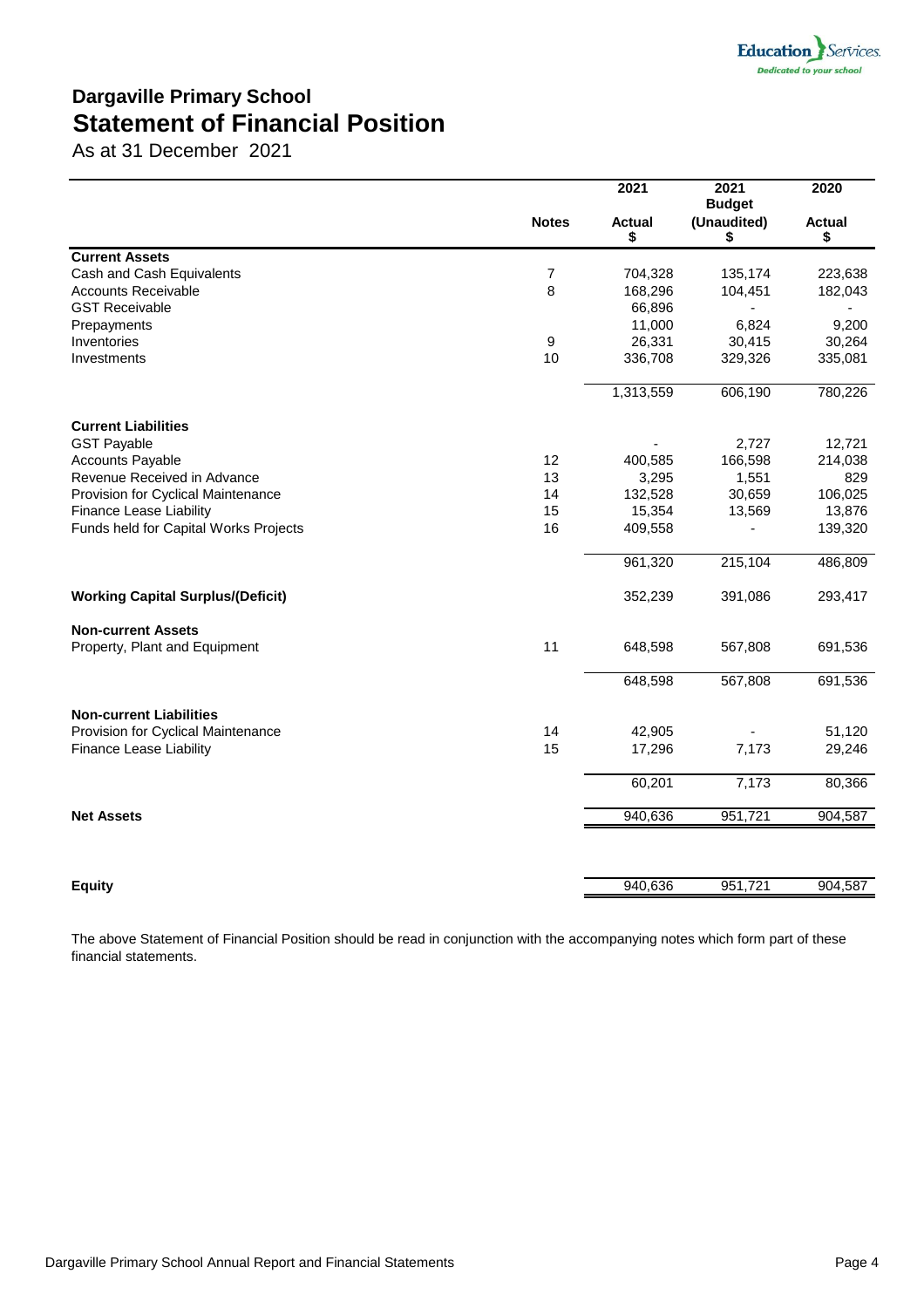### **Dargaville Primary School Statement of Cash Flows**

For the year ended 31 December 2021

|                                                                    | <b>Note</b>    | 2021                | 2021<br><b>Budget</b><br>(Unaudited)<br>\$ | 2020<br><b>Actual</b><br>\$ |
|--------------------------------------------------------------------|----------------|---------------------|--------------------------------------------|-----------------------------|
|                                                                    |                | <b>Actual</b><br>\$ |                                            |                             |
| <b>Cash flows from Operating Activities</b>                        |                |                     |                                            |                             |
| <b>Government Grants</b>                                           |                | 934,174             | 769,016                                    | 862,751                     |
| <b>Locally Raised Funds</b>                                        |                | 130,988             | 35,500                                     | 78,487                      |
| Goods and Services Tax (net)                                       |                | (79, 617)           |                                            | 9,994                       |
| Payments to Employees                                              |                | (606, 908)          | (502, 816)                                 | (565, 617)                  |
| <b>Payments to Suppliers</b>                                       |                | (279, 562)          | (242, 203)                                 | (353, 643)                  |
| <b>Interest Paid</b>                                               |                | (4,053)             | (3,756)                                    | (3,012)                     |
| <b>Interest Received</b>                                           |                | 2,191               | 1,000                                      | 6,147                       |
| Net cash from/(to) Operating Activities                            |                | 97,213              | 56,741                                     | 35,107                      |
| <b>Cash flows from Investing Activities</b>                        |                |                     |                                            |                             |
| Proceeds from Sale of Property Plant & Equipment (and Intangibles) |                |                     |                                            | 43                          |
| Purchase of Property Plant & Equipment (and Intangibles)           |                | (57,070)            | (20,002)                                   | (30, 202)                   |
| Purchase of Investments                                            |                | (1,627)             |                                            | (5,756)                     |
| Net cash from/(to) Investing Activities                            |                | (58, 697)           | (20,002)                                   | (35, 915)                   |
| <b>Cash flows from Financing Activities</b>                        |                |                     |                                            |                             |
| <b>Furniture and Equipment Grant</b>                               |                |                     |                                            | 9,232                       |
| <b>Finance Lease Payments</b>                                      |                | (10,662)            | (7, 565)                                   | (14, 142)                   |
| Funds Administered on Behalf of Third Parties                      |                | 452,836             |                                            | 123,356                     |
| Net cash from/(to) Financing Activities                            |                | 442,174             | (7, 565)                                   | 118,446                     |
| Net increase/(decrease) in cash and cash equivalents               |                | 480,690             | 29,174                                     | 117,638                     |
| Cash and cash equivalents at the beginning of the year             | 7              | 223,638             | 106,000                                    | 106,000                     |
| Cash and cash equivalents at the end of the year                   | $\overline{7}$ | 704,328             | 135,174                                    | 223,638                     |

The Statement of Cash Flows records only those cash flows directly within the control of the School. This means centrally funded teachers' salaries and the use of land and buildings grant and expense have been excluded.

The above Statement of Cash Flows should be read in conjunction with the accompanying notes which form part of these financial statements.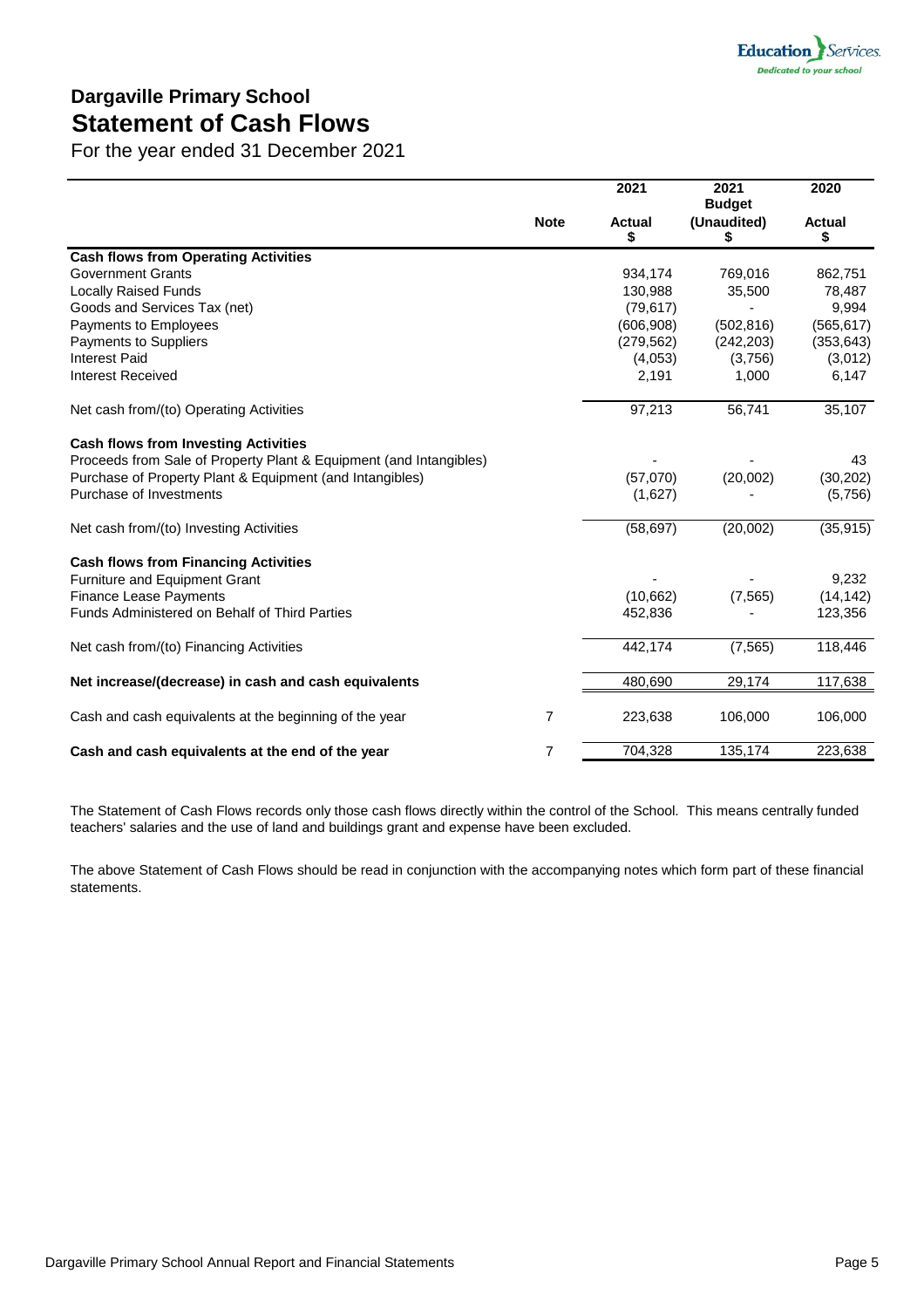

### **Dargaville Primary School Notes to the Financial Statements For the year ended 31 December 2021**

#### **1. Statement of Accounting Policies**

#### **a) Reporting Entity**

Dargaville Primary School (the School) is a Crown entity as specified in the Crown Entities Act 2004 and a school as described in the Education and Training Act 2020. The Board is of the view that the School is a public benefit entity for financial reporting purposes.

#### **b) Basis of Preparation**

#### *Reporting Period*

The financial reports have been prepared for the period 1 January 2021 to 31 December 2021 and in accordance with the requirements of the Education and Training Act 2020.

#### *Basis of Preparation*

The financial statements have been prepared on a going concern basis, and the accounting policies have been consistently applied throughout the period.

#### *Financial Reporting Standards Applied*

The Education and Training Act 2020 requires the School, as a Crown entity, to prepare financial statements in accordance with generally accepted accounting practice. The financial statements have been prepared in accordance with generally accepted accounting practice in New Zealand, applying Public Sector Public Benefit Entity (PBE) Standards Reduced Disclosure Regime as appropriate to public benefit entities that qualify for Tier 2 reporting. The school is considered a Public Benefit Entity as it meets the criteria specified as 'having a primary objective to provide goods and/or services for community or social benefit and where any equity has been provided with a view to supporting that primary objective rather than for financial return to equity holders'.

#### *PBE Accounting Standards Reduced Disclosure Regime*

The School qualifies for Tier 2 as the school is not publicly accountable and is not considered large as it falls below the expenditure threshold of \$30 million per year. All relevant reduced disclosure concessions have been taken.

#### *Measurement Base*

The financial statements are prepared on the historical cost basis unless otherwise noted in a specific accounting policy.

#### *Presentation Currency*

These financial statements are presented in New Zealand dollars, rounded to the nearest dollar.

#### *Specific Accounting Policies*

The accounting policies used in the preparation of these financial statements are set out below.

#### *Critical Accounting Estimates And Assumptions*

The preparation of financial statements requires management to make judgements, estimates and assumptions that affect the application of accounting policies and the reported amounts of assets, liabilities, revenue and expenses. Actual results may differ from these estimates.

Estimates and underlying assumptions are reviewed on an ongoing basis. Revisions to accounting estimates are recognised in the period in which the estimate is revised and in any future periods affected.

#### *Cyclical maintenance*

A school recognises its obligation to maintain the Ministry's buildings in a good state of repair as a provision for cyclical maintenance. This provision relates mainly to the painting of the school buildings. The estimate is based on the school's long term maintenance plan which is prepared as part of its 10 Year Property Planning process. During the year, the Board assesses the reasonableness of its 10 Year Property Plan on which the provision is based. Cyclical maintenance is disclosed at note 14.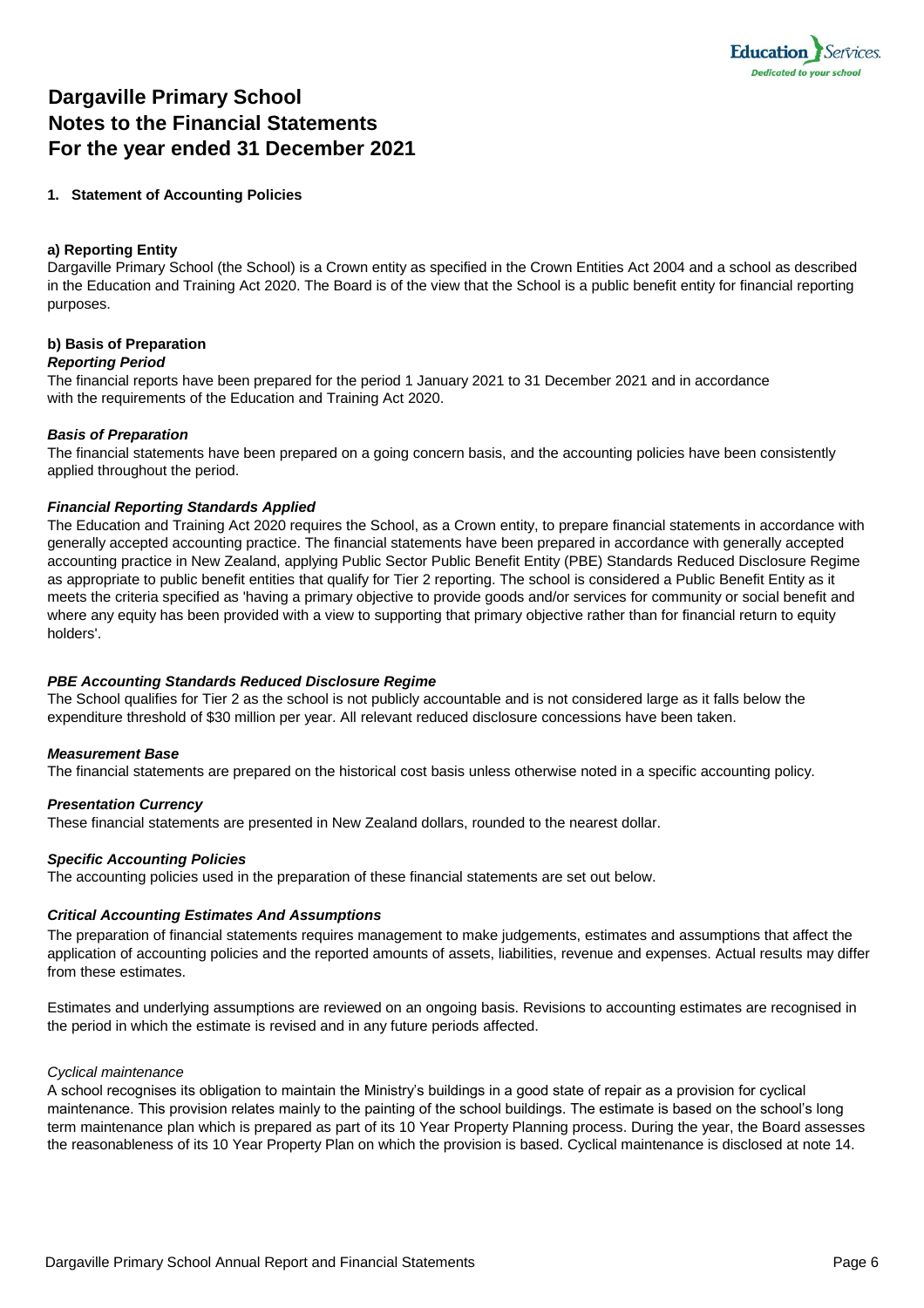

#### *Useful lives of property, plant and equipment*

The School reviews the estimated useful lives of property, plant and equipment at the end of each reporting date. The School believes that the estimated useful lives of the property, plant and equipment as disclosed in the significant accounting policies are appropriate to the nature of the property, plant and equipment at reporting date. Property, plant and equipment is disclosed at note 11.

#### *Critical Judgements in applying accounting policies*

Management has exercised the following critical judgements in applying accounting policies:

#### *Classification of leases*

Determining whether a lease is a finance lease or an operating lease requires judgement as to whether the lease transfers substantially all the risks and rewards of ownership to the school. Judgement is required on various aspects that include, but are not limited to, the fair value of the leased asset, the economic life of the leased asset, whether or not to include renewal options in the lease term, and determining an appropriate discount rate to calculate the present value of the minimum lease payments. Classification as a finance lease means the asset is recognised in the statement of financial position as property, plant, and equipment, whereas for an operating lease no such asset is recognised.

#### *Recognition of grants*

The School reviews the grants monies received at the end of each reporting period and whether any require a provision to carry forward amounts unspent. The School believes all grants received have been appropriately recognised as a liability if required. Government grants are disclosed at note 2.

#### **c) Revenue Recognition**

#### *Government Grants*

The school receives funding from the Ministry of Education. The following are the main types of funding that the School receives.

Operational grants are recorded as revenue when the School has the rights to the funding, which is in the year that the funding is received.

Teachers salaries grants are recorded as revenue when the School has the rights to the funding in the salary period they relate to. The grants are not received in cash by the School and are paid directly to teachers by the Ministry of Education.

The property from which the School operates is owned by the Crown and managed by the Ministry of Education on behalf of the Crown. These are not received in cash by the School as they equate to the deemed expense for using the land and buildings which are owned by the Crown. The School's use of the land and buildings as occupant is based on a property occupancy document as gazetted by the Ministry. The expense is based on an assumed market rental yield on the value of land and buildings as used for rating purposes.

This is a non-cash revenue that is offset by a non-cash expense. The use of land and buildings grants and associated expenditure are recorded in the period the School uses the land and buildings.

#### *Other Grants*

Other grants are recorded as revenue when the School has the rights to the funding, unless there are unfulfilled conditions attached to the grant, in which case the amount relating to the unfulfilled conditions is recognised as a liability and released to revenue as the conditions are fulfilled.

#### *Donations, Gifts and Bequests*

Donations, gifts and bequests are recorded as revenue when their receipt is formally acknowledged by the School.

#### *Interest Revenue*

Interest Revenue earned on cash and cash equivalents and investments is recorded as revenue in the period it is earned.

#### **d) Operating Lease Payments**

Payments made under operating leases are recognised in the Statement of Comprehensive Revenue and Expense on a straight line basis over the term of the lease.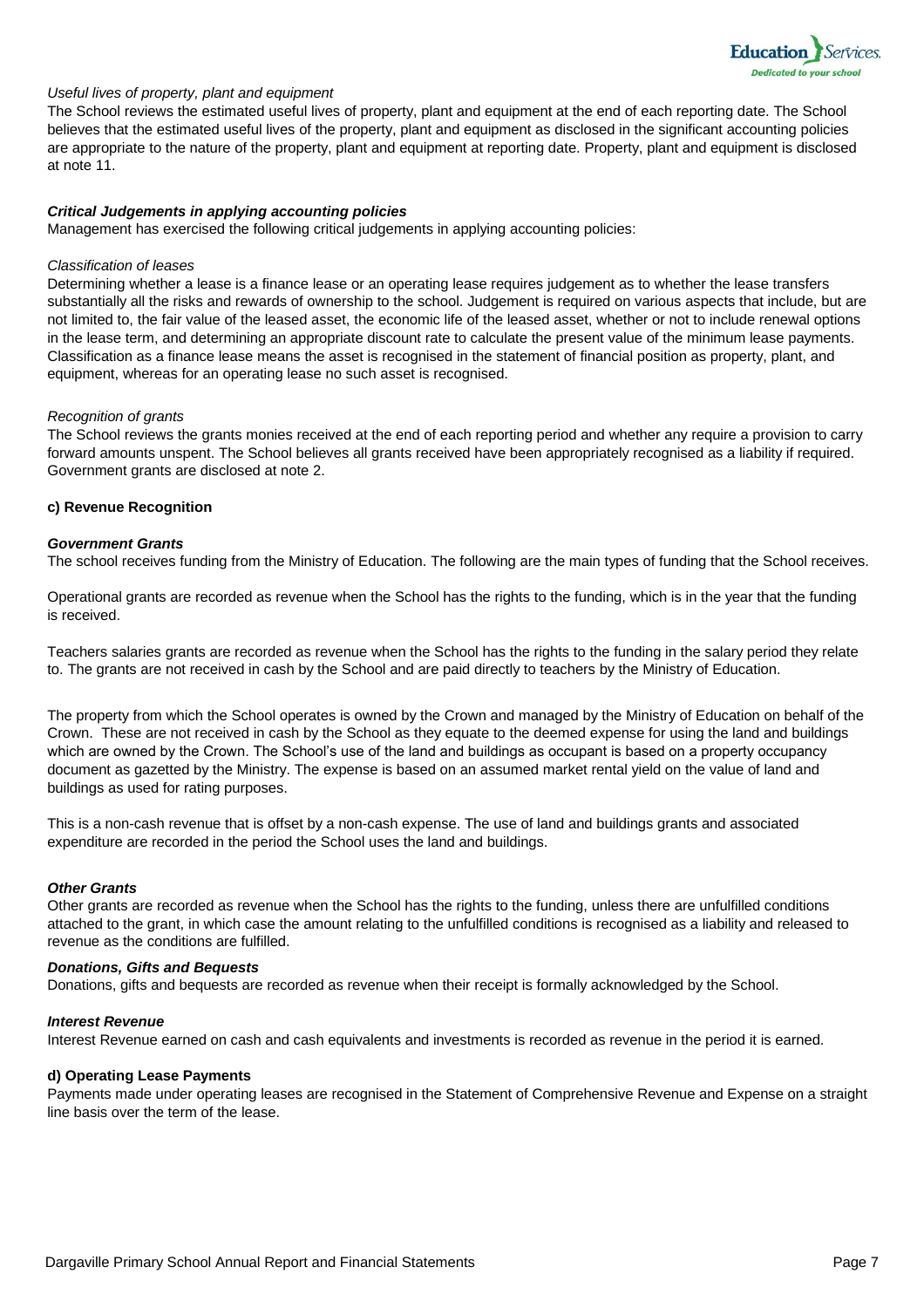

#### **e) Finance Lease Payments**

Finance lease payments are apportioned between the finance charge and the reduction of the outstanding liability. The finance charge is allocated to each period during the lease term on an effective interest basis.

#### **f) Cash and Cash Equivalents**

Cash and cash equivalents include cash on hand, bank balances, deposits held at call with banks, and other short term highly liquid investments with original maturities of 90 days or less, and bank overdrafts. The carrying amount of cash and cash equivalents represent fair value.

#### **g) Accounts Receivable**

Short-term receivables are recorded at the amount due, less an allowance for credit losses (uncollectable debts). The schools receivables are largely made up of funding from the Ministry of Education, therefore the level of uncollectable debts is not considered to be material. However, short-term receivables are written off when there is no reasonable expectation of recovery.

#### **h) Inventories**

Inventories are consumable items held for sale and comprised of stationery and school uniforms. They are stated at the lower of cost and net realisable value. Cost is determined on a first in, first out basis. Net realisable value is the estimated selling price in the ordinary course of activities less the estimated costs necessary to make the sale. Any write down from cost to net realisable value is recorded as an expense in the Statement of Comprehensive Revenue and Expense in the period of the write down.

#### **i) Investments**

Bank term deposits are initially measured at the amount invested. Interest is subsequently accrued and added to the investment balance. A loss allowance for expected credit losses is recognised if the estimated loss allowance is not trivial.

#### **j) Property, Plant and Equipment**

Land and buildings owned by the Crown are excluded from these financial statements. The Board's use of the land and buildings as 'occupant' is based on a property occupancy document.

Improvements to buildings owned by the Crown are recorded at cost, less accumulated depreciation and impairment losses.

Property, plant and equipment are recorded at cost or, in the case of donated assets, fair value at the date of receipt, less accumulated depreciation and impairment losses. Cost or fair value as the case may be, includes those costs that relate directly to bringing the asset to the location where it will be used and making sure it is in the appropriate condition for its intended use.

Gains and losses on disposals (i.e. sold or given away) are determined by comparing the proceeds received with the carrying amounts (i.e. the book value). The gain or loss arising from the disposal of an item of property, plant and equipment is recognised in the Statement of Comprehensive Revenue and Expense.

#### *Finance Leases*

A finance lease transfers to the lessee substantially all the risks and rewards incidental to ownership of an asset, whether or not title is eventually transferred. At the start of the lease term, finance leases are recognised as assets and liabilities in the statement of financial position at the lower of the fair value of the leased asset or the present value of the minimum lease payments. The finance charge is charged to the surplus or deficit over the lease period so as to produce a constant periodic rate of interest on the remaining balance of the liability. The amount recognised as an asset is depreciated over its useful life. If there is no reasonable certainty whether the school will obtain ownership at the end of the lease term, the asset is fully depreciated over the shorter of the lease term and its useful life.

#### *Depreciation*

Property, plant and equipment are depreciated over their estimated useful lives on a straight line basis. Depreciation of all assets is reported in the Statement of Comprehensive Revenue and Expense.

The estimated useful lives of the assets are: Building Improvements 5 - 40 years

| <b>Dunality Improvements</b>             | J - 40 yuai 5  |
|------------------------------------------|----------------|
| <b>Buildings</b>                         | 40 years       |
| <b>Furniture and Equipment</b>           | $3 - 10$ years |
| Information and Communication Technology | 3 - 10 years   |
| <b>Library Resources</b>                 | 12.5% DV       |
| Leased assets held under a Finance Lease | Term of Lease  |
|                                          |                |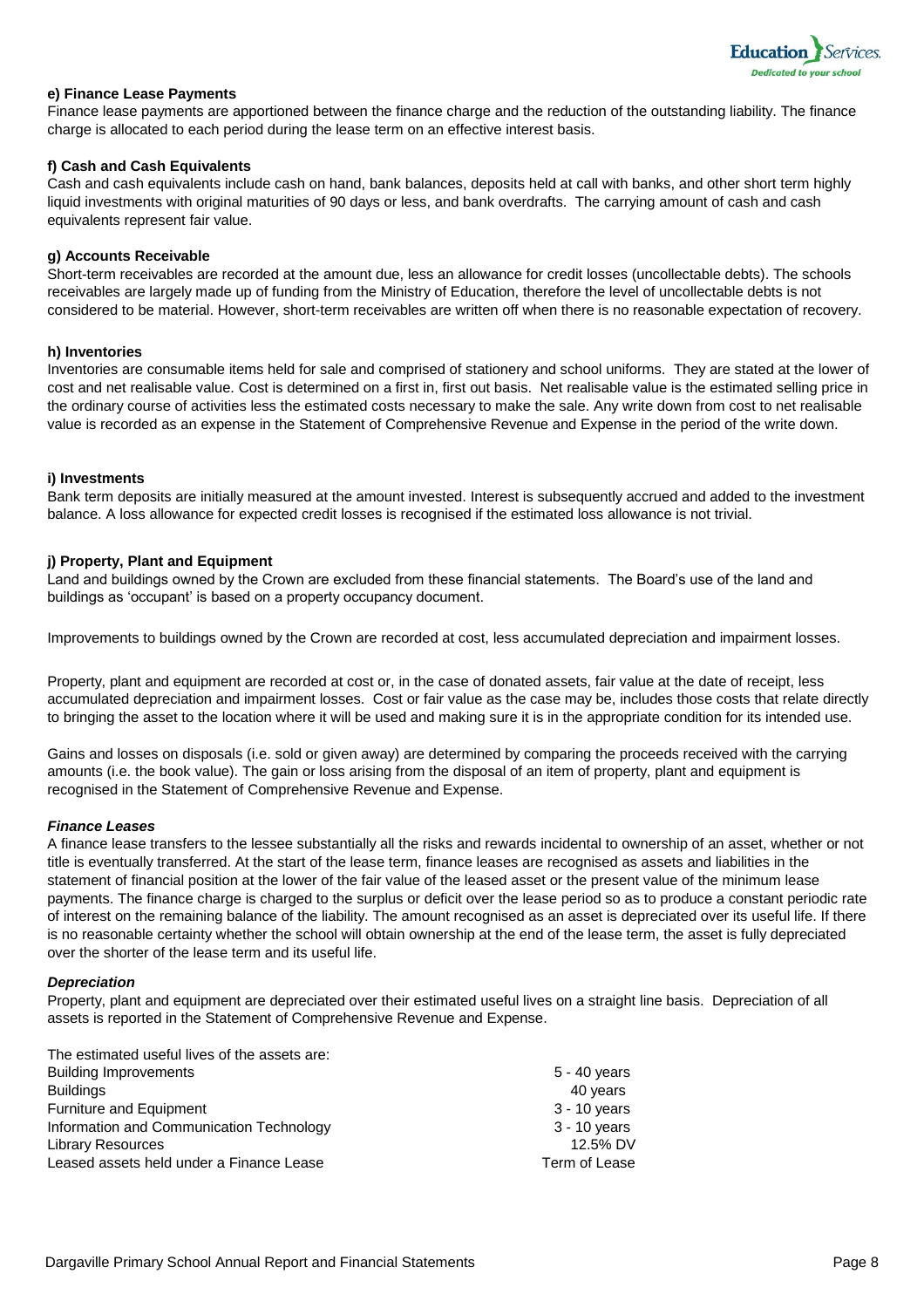

#### **k) Intangible Assets**

#### *Software costs*

Computer software acquired by the School are capitalised on the basis of the costs incurred to acquire and bring to use the specific software. Costs associated with subsequent maintenance or licensing of software are recognised as an expense in the Statement of Comprehensive Revenue and Expense when incurred.

The carrying value of software is amortised on a straight line basis over its useful life. The useful life of software is estimated as three years. The amortisation charge for each period and any impairment loss is recorded in the Statement of Comprehensive Revenue and Expense.

#### **l) Impairment of property, plant, and equipment and intangible assets**

The school does not hold any cash generating assets. Assets are considered cash generating where their primary objective is to generate a commercial return.

#### *Non cash generating assets*

Property, plant, and equipment and intangible assets held at cost that have a finite useful life are reviewed for impairment whenever events or changes in circumstances indicate that the carrying amount may not be recoverable. An impairment loss is recognised for the amount by which the asset's carrying amount exceeds its recoverable service amount. The recoverable service amount is the higher of an asset's fair value less costs to sell and value in use.

Value in use is determined using an approach based on either a depreciated replacement cost approach, restoration cost approach, or a service units approach. The most appropriate approach used to measure value in use depends on the nature of the impairment and availability of information.

If an asset's carrying amount exceeds its recoverable service amount, the asset is regarded as impaired and the carrying amount is written down to the recoverable amount. The total impairment loss is recognised in the surplus or deficit.

The reversal of an impairment loss is recognised in the surplus or deficit.

#### **m) Accounts Payable**

Accounts Payable represents liabilities for goods and services provided to the School prior to the end of the financial year which are unpaid. Accounts Payable are recorded at the amount of cash required to settle those liabilities. The amounts are unsecured and are usually paid within 30 days of recognition.

#### **n) Employee Entitlements**

#### *Short-term employee entitlements*

Employee entitlements that are expected to be settled within 12 months after the end of the reporting period in which the employees provide the related service are measured based on accrued entitlements at current rates of pay. These include salaries and wages accrued up to balance date, annual leave earned, by non teaching staff, to but not yet taken at balance date.

#### *Long-term employee entitlements*

Employee benefits that are not expected to be settled wholly before twelve months after the end of the reporting period in which the employee provides the related service, such as retirement and long service leave, have been calculated on an actuarial basis.

The calculations are based on the likely future entitlements accruing to employees, based on years of service, years to entitlement, the likelihood that employees will reach the point of entitlement, and contractual entitlement information, and the present value of the estimated future cash flows.

#### **o) Revenue Received in Advance**

Revenue received in advance relates to fees received from students and grants received where there are unfulfilled obligations for the School to provide services in the future. The fees are recorded as revenue as the obligations are fulfilled and the fees earned.

The School holds sufficient funds to enable the refund of unearned fees in relation to students, should the School be unable to provide the services to which they relate.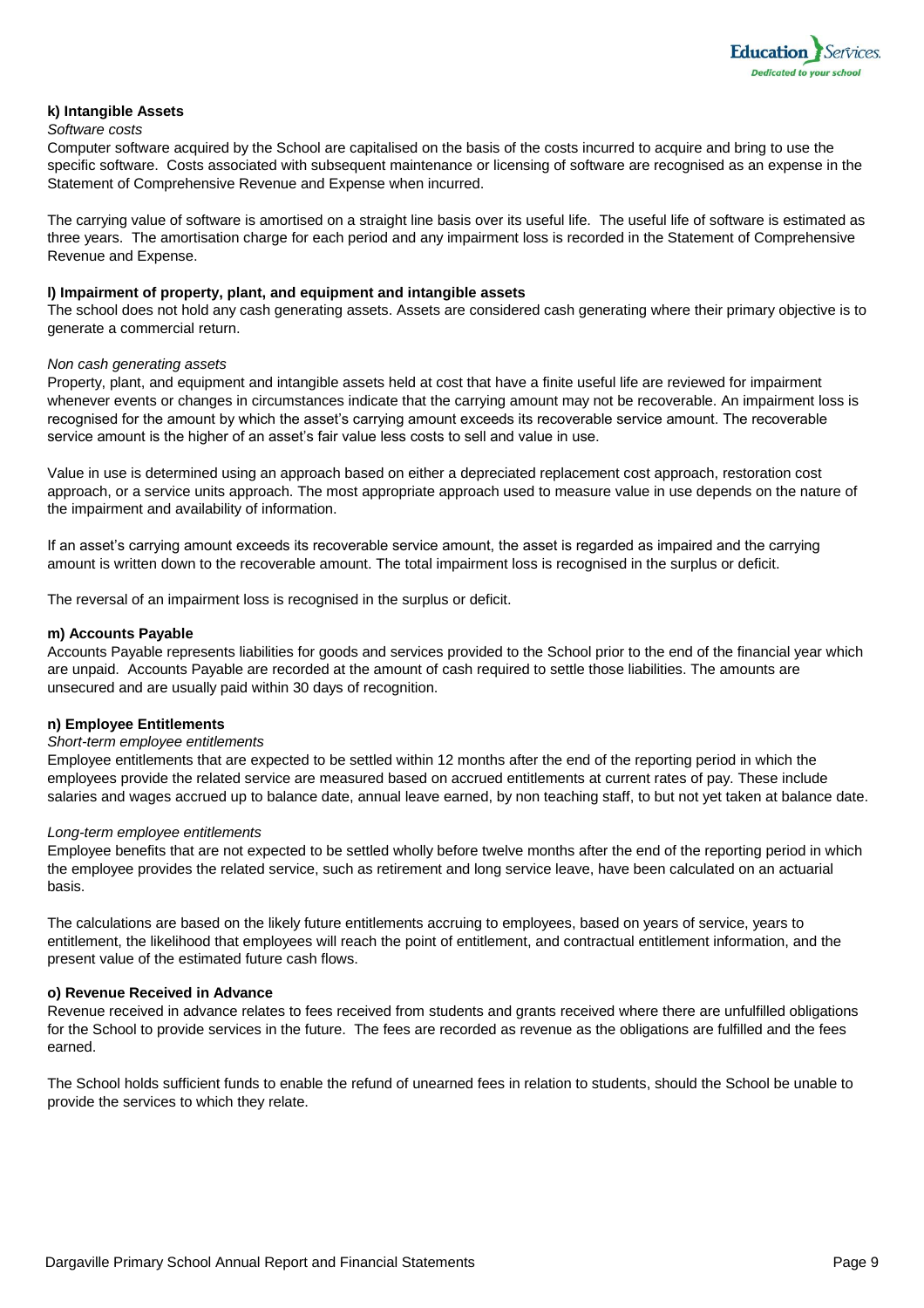

#### **p) Funds Held in Trust**

Funds are held in trust where they have been received by the School for a specified purpose, or are being held on behalf of a third party and these transactions are not recorded in the Statement of Revenue and Expense.

The School holds sufficient funds to enable the funds to be used for their intended purpose at any time.

#### **q) Shared Funds**

Shared Funds are held on behalf of a cluster of participating schools as agreed with the Ministry of Education. The cluster of schools operate activities outside of the School's control. These amounts are not recorded in the Statement of Revenue and Expense. The School holds sufficient funds to enable the funds to be used for their intended purpose.

#### **r) Provision for Cyclical Maintenance**

The property from which the School operates is owned by the Crown, and is vested in the Ministry. The Ministry has gazetted a property occupancy document that sets out the Board's property maintenance responsibilities. The Board is responsible for maintaining the land, buildings and other facilities on the School site in a state of good order and repair.

Cyclical maintenance, which involves painting the interior and exterior of the School, makes up the most significant part of the Board's responsibilities outside day-to-day maintenance. The provision is a reasonable estimate, based on an up to date 10 Year Property Plan (10YPP) or another appropriate source of evidence.

#### **s) Financial Instruments**

The School's financial assets comprise cash and cash equivalents, accounts receivable, and investments. All of these financial assets, except for investments that are shares, are categorised as 'financial assets measured at amortised cost' for accounting purposes in accordance with financial reporting standards.

Investments that are shares are categorised as 'financial assets at fair value through other comprehensive revenue and expense' for accounting purposes in accordance with financial reporting standards.

The School's financial liabilities comprise accounts payable, borrowings, finance lease liability, and painting contract liability. All of these financial liabilities are categorised as 'financial liabilities measured at amortised cost' for accounting purposes in accordance with financial reporting standards.

#### **t) Borrowings**

Borrowings on normal commercial terms are initially recognised at the amount borrowed plus transaction costs. Interest due on the borrowings is subsequently accrued and added to the borrowings balance. Borrowings are classified as current liabilities unless the school has an unconditional right to defer settlement of the liability for at least 12 months after balance date.

Borrowings include but are not limited to bank overdrafts, operating leases, finance leases, painting contracts and term loans.

#### **u) Goods and Services Tax (GST)**

The financial statements have been prepared on a GST exclusive basis, with the exception of accounts receivable and accounts payable which are stated as GST inclusive.

The net amount of GST paid to, or received from, the IRD, including the GST relating to investing and financing activities, is classified as a net operating cash flow in the statements of cash flows.

Commitments and contingencies are disclosed exclusive of GST.

#### **v) Budget Figures**

The budget figures are extracted from the School budget that was approved by the Board.

#### **u) Services received in-kind**

From time to time the School receives services in-kind, including the time of volunteers. The School has elected not to recognise services received in kind in the Statement of Comprehensive Revenue and Expense.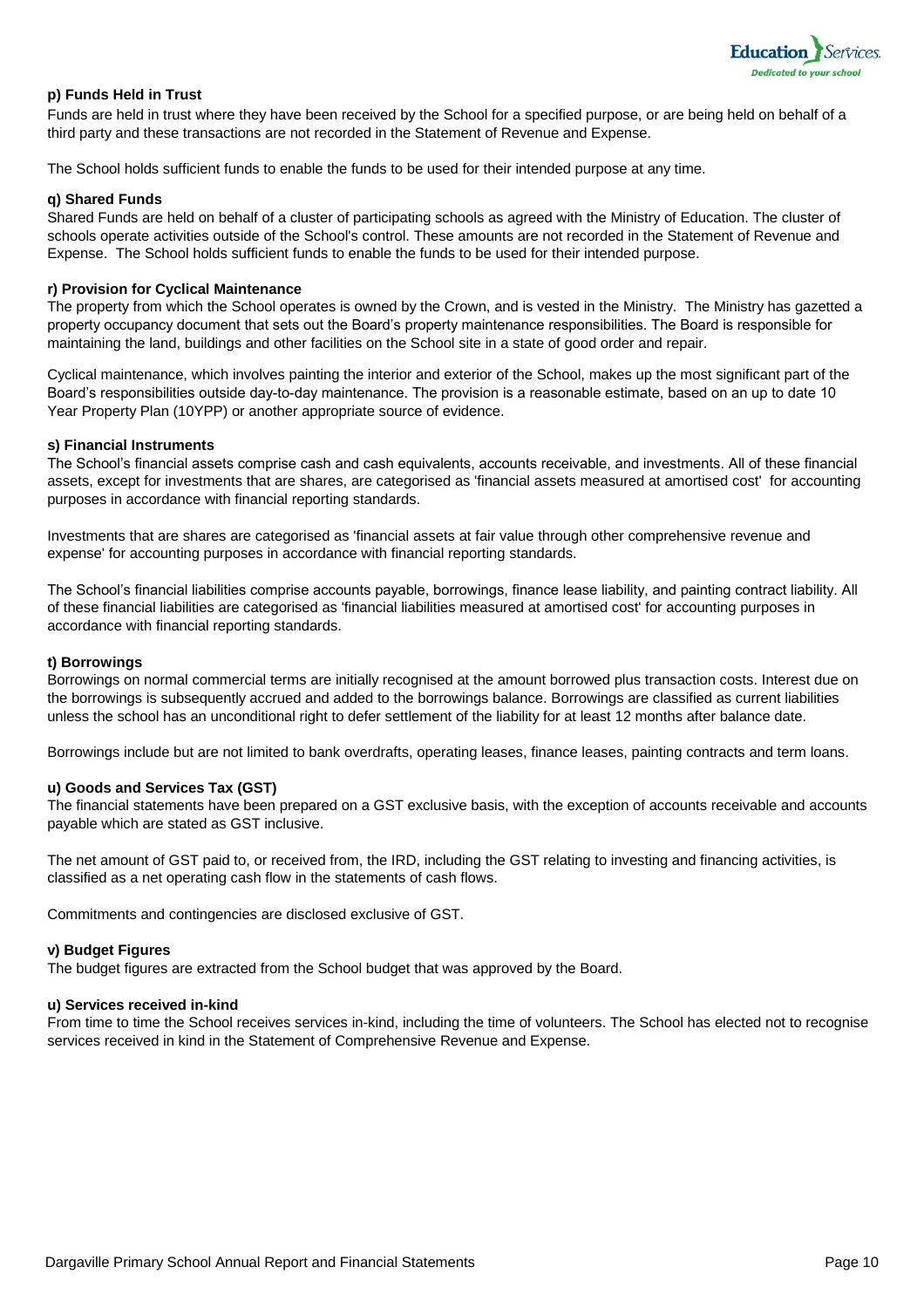

#### **2. Government Grants**

|                                  | 2021          | 2021<br><b>Budget</b> | 2020          |
|----------------------------------|---------------|-----------------------|---------------|
|                                  | <b>Actual</b> | (Unaudited)           | <b>Actual</b> |
|                                  | S             | S                     | œ<br>จ        |
| <b>Operational Grants</b>        | 723,485       | 702,161               | 696,280       |
| <b>Teachers' Salaries Grants</b> | 2,016,009     | 1,704,588             | 1,918,123     |
| Use of Land and Buildings Grants | 339,984       | 449,111               | 417,939       |
| <b>Other MoE Grants</b>          | 505,357       | 66,855                | 168,015       |
| <b>Other Government Grants</b>   | 8,487         |                       | 5,271         |
|                                  | 3,593,322     | 2,922,715             | 3,205,628     |

The school has opted in to the donations scheme for this year. Total amount received was \$55,050.

#### **3. Locally Raised Funds**

Local funds raised within the School's community are made up of:

|                                                | 2021          | 2021<br><b>Budget</b> | 2020          |
|------------------------------------------------|---------------|-----------------------|---------------|
|                                                | <b>Actual</b> | (Unaudited)           | <b>Actual</b> |
| <b>Revenue</b>                                 | \$            | \$                    | \$            |
| Donations & Bequests                           | 26,622        | 25,000                | 19,818        |
| <b>Fees for Extra Curricular Activities</b>    | 34,991        | 10,500                | 14,906        |
| Trading                                        | 36,649        | 13,000                | 26,312        |
| <b>Fundraising &amp; Community Grants</b>      | 7,845         |                       | 1,424         |
| <b>Other Revenue</b>                           | 17,210        | 24,960                | 16,900        |
|                                                | 123,317       | 73,460                | 79,360        |
| <b>Expenses</b>                                |               |                       |               |
| <b>Extra Curricular Activities Costs</b>       | 2,456         |                       | 3,214         |
| Trading                                        | 40,928        | 13,000                | 19,449        |
| <b>Fundraising &amp; Community Grant Costs</b> | 25            |                       |               |
| Other Locally Raised Funds Expenditure         | 7,842         | 16,160                | 10,351        |
|                                                | 51,251        | 29,160                | 33,014        |
| Surplus for the year Locally raised funds      | 72,066        | 44,300                | 46,346        |

#### **4. Learning Resources**

|                                          | 2021          | 2021<br><b>Budget</b> | 2020          |
|------------------------------------------|---------------|-----------------------|---------------|
|                                          | <b>Actual</b> | (Unaudited)           | <b>Actual</b> |
|                                          | S             |                       | \$            |
| Curricular                               | 53,684        | 68,630                | 71,798        |
| <b>Equipment Repairs</b>                 | 407           |                       | 1,020         |
| Information and Communication Technology | 1.010         | 2,000                 | 2,098         |
| <b>Library Resources</b>                 | 2,497         | 2,700                 | 2.217         |
| <b>Employee Benefits - Salaries</b>      | 2,533,674     | 2,053,028             | 2,295,270     |
| <b>Staff Development</b>                 | 7,089         | 15,000                | 7,616         |
|                                          | 2,598,361     | 2,141,358             | 2,380,019     |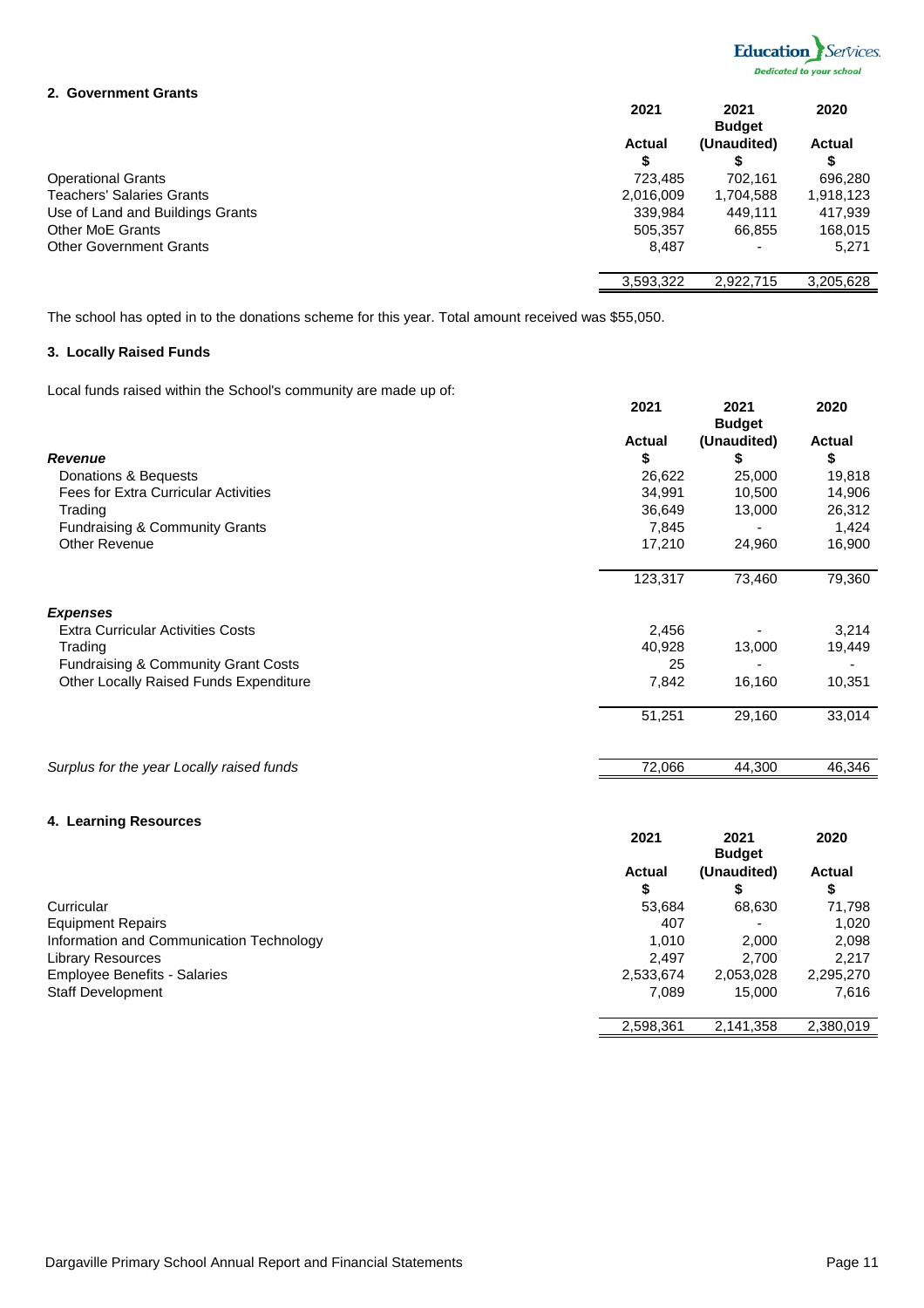

#### **5. Administration**

|                                                | 2021          | 2021<br><b>Budget</b> | 2020          |
|------------------------------------------------|---------------|-----------------------|---------------|
|                                                | <b>Actual</b> | (Unaudited)           | <b>Actual</b> |
|                                                | \$            | S                     | \$            |
| Audit Fee                                      | 4,785         | 5,250                 | 4,720         |
| <b>Board Fees</b>                              | 3,460         | 3,850                 | 3,090         |
| <b>Board Expenses</b>                          | 4,321         | 6,750                 | 4,148         |
| Communication                                  | 8,444         | 13,200                | 9,724         |
| Consumables                                    | 17,739        | 14,500                | 18,028        |
| <b>Operating Lease</b>                         |               | 660                   | 534           |
| Other                                          | 27,824        | 21,780                | 28,349        |
| <b>Employee Benefits - Salaries</b>            | 93,245        | 93,071                | 87,300        |
| Insurance                                      | 5,308         | 7,400                 | 4,737         |
| Service Providers, Contractors and Consultancy | 11,400        |                       | 9,420         |
| <b>Healthy School Lunch Programme</b>          | 252,550       | ۰                     |               |
|                                                | 429,076       | 166,461               | 170,050       |

#### **6. Property**

|                                           | 2021          | 2021<br><b>Budget</b> | 2020          |
|-------------------------------------------|---------------|-----------------------|---------------|
|                                           | <b>Actual</b> | (Unaudited)           | <b>Actual</b> |
|                                           | \$            | S                     | \$            |
| Caretaking and Cleaning Consumables       | 10,528        | 7,250                 | 8,568         |
| <b>Cyclical Maintenance Provision</b>     | 18.288        | 11,566                | 142,523       |
| Grounds                                   | 15.373        | 34.500                | 12,153        |
| Heat, Light and Water                     | 25,845        | 19.500                | 19,924        |
| Rates                                     | 9.033         | 6,500                 | 8,824         |
| Repairs and Maintenance                   | 8.981         | 6.500                 | 20,090        |
| Use of Land and Buildings                 | 339,984       | 449.111               | 417,939       |
| Security                                  |               |                       | 38            |
| <b>Employee Benefits - Salaries</b>       | 62.972        | 61,305                | 50,857        |
| <b>Consultancy &amp; Contact Services</b> | 25.246        | 25,000                | 21,958        |
|                                           | 516,250       | 621,232               | 702,874       |

The use of land and buildings figure represents 5% of the school's total property value. Property values are established as part of the nation-wide revaluation exercise that is conducted every 30 June for the Ministry of Education's year-end reporting purposes.

#### **7. Cash and Cash Equivalents**

|                                                       | 2021          | 2021<br><b>Budget</b> | 2020          |
|-------------------------------------------------------|---------------|-----------------------|---------------|
|                                                       | <b>Actual</b> | (Unaudited)           | <b>Actual</b> |
| <b>Bank Accounts</b>                                  | 704.328       | 135.174               | 223,638       |
| Cash and cash equivalents for Statement of Cash Flows | 704.328       | 135,174               | 223,638       |

The carrying value of short-term deposits with original maturity dates of 90 days or less approximates their fair value.

Of the \$704,328 Cash and Cash Equivalents and \$336,708 of Investments \$758,132 is held by the School on behalf of the Ministry of Education. These funds have been provided for the Ministry as part of the school's 5 Year Agreement funding for upgrades to the school's buildings. The funds are required to be spent in 2022 on Crown owned school buildings.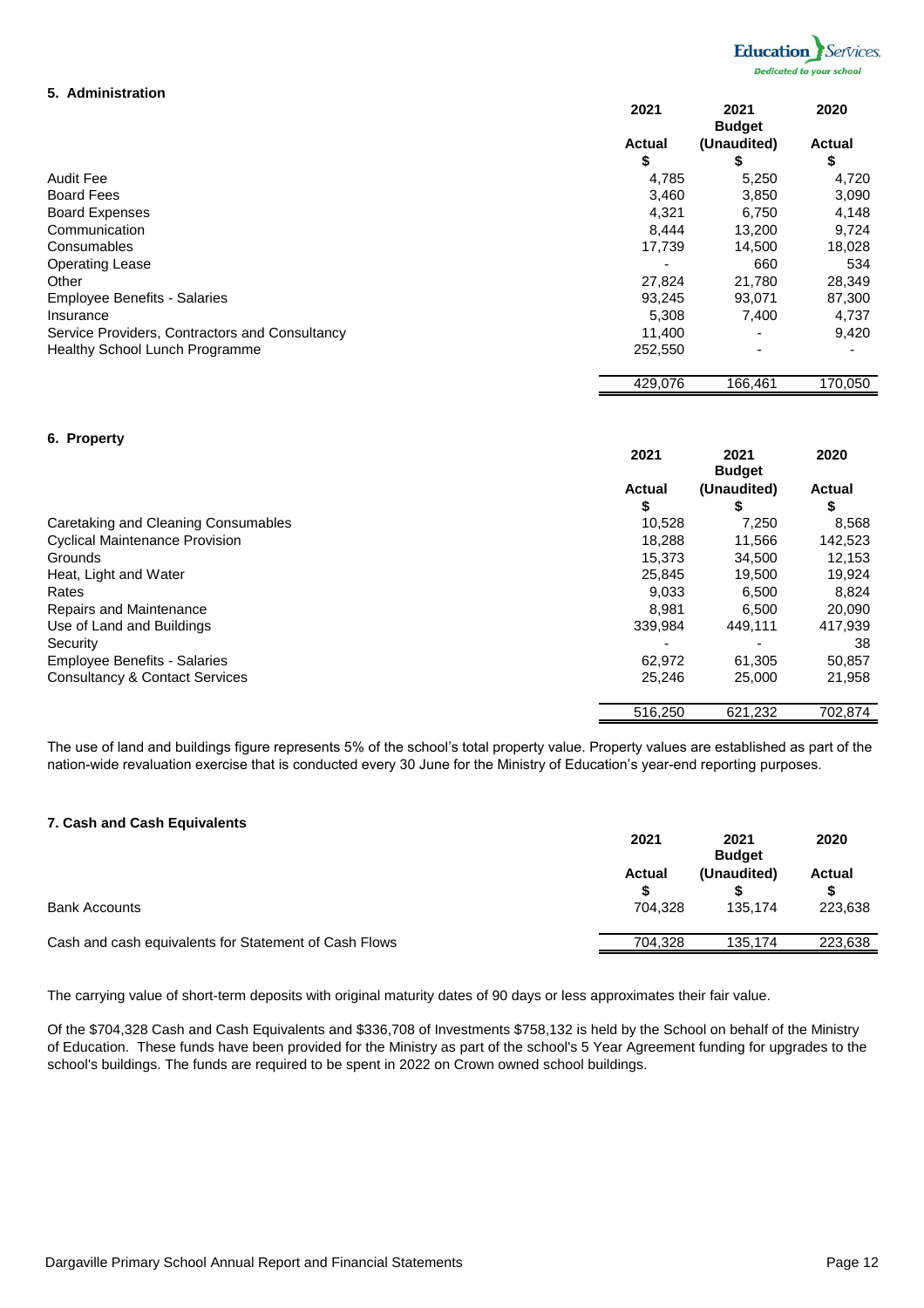

#### **8. Accounts Receivable**

|                                            | 2021          | 2021<br><b>Budget</b> | 2020          |
|--------------------------------------------|---------------|-----------------------|---------------|
|                                            | <b>Actual</b> | (Unaudited)           | <b>Actual</b> |
|                                            | \$            | \$                    | \$            |
| <b>Receivables</b>                         | 431           | 200                   | 583           |
| <b>Banking Staffing Underuse</b>           |               |                       | 16,917        |
| Interest Receivable                        | 429           | 992                   | 262           |
| <b>Teacher Salaries Grant Receivable</b>   | 167,436       | 103,259               | 164,281       |
|                                            | 168,296       | 104,451               | 182,043       |
| Receivables from Exchange Transactions     | 860           | 1,192                 | 845           |
| Receivables from Non-Exchange Transactions | 167,436       | 103,259               | 181,198       |
|                                            | 168,296       | 104,451               | 182,043       |

#### **9. Inventories**

|                 | 2021               | 2021<br><b>Budget</b> | 2020               |
|-----------------|--------------------|-----------------------|--------------------|
|                 | <b>Actual</b><br>S | (Unaudited)           | <b>Actual</b><br>จ |
| <b>Uniforms</b> | 25,051             | 29,330                | 29,236             |
| Stationery      | 1,280              | 1,085                 | 1,028              |
|                 | 26,331             | 30,415                | 30,264             |

#### **10. Investments**

The School's investment activities are classified as follows:

|                                                  | 2021                | 2021<br><b>Budget</b> | 2020                |
|--------------------------------------------------|---------------------|-----------------------|---------------------|
|                                                  | <b>Actual</b><br>\$ | (Unaudited)           | <b>Actual</b><br>\$ |
| <b>Current Asset</b><br>Short-term Bank Deposits | 336,708             | 329,326               | 335,081             |
| <b>Total Investments</b>                         | 336,708             | 329,326               | 335,081             |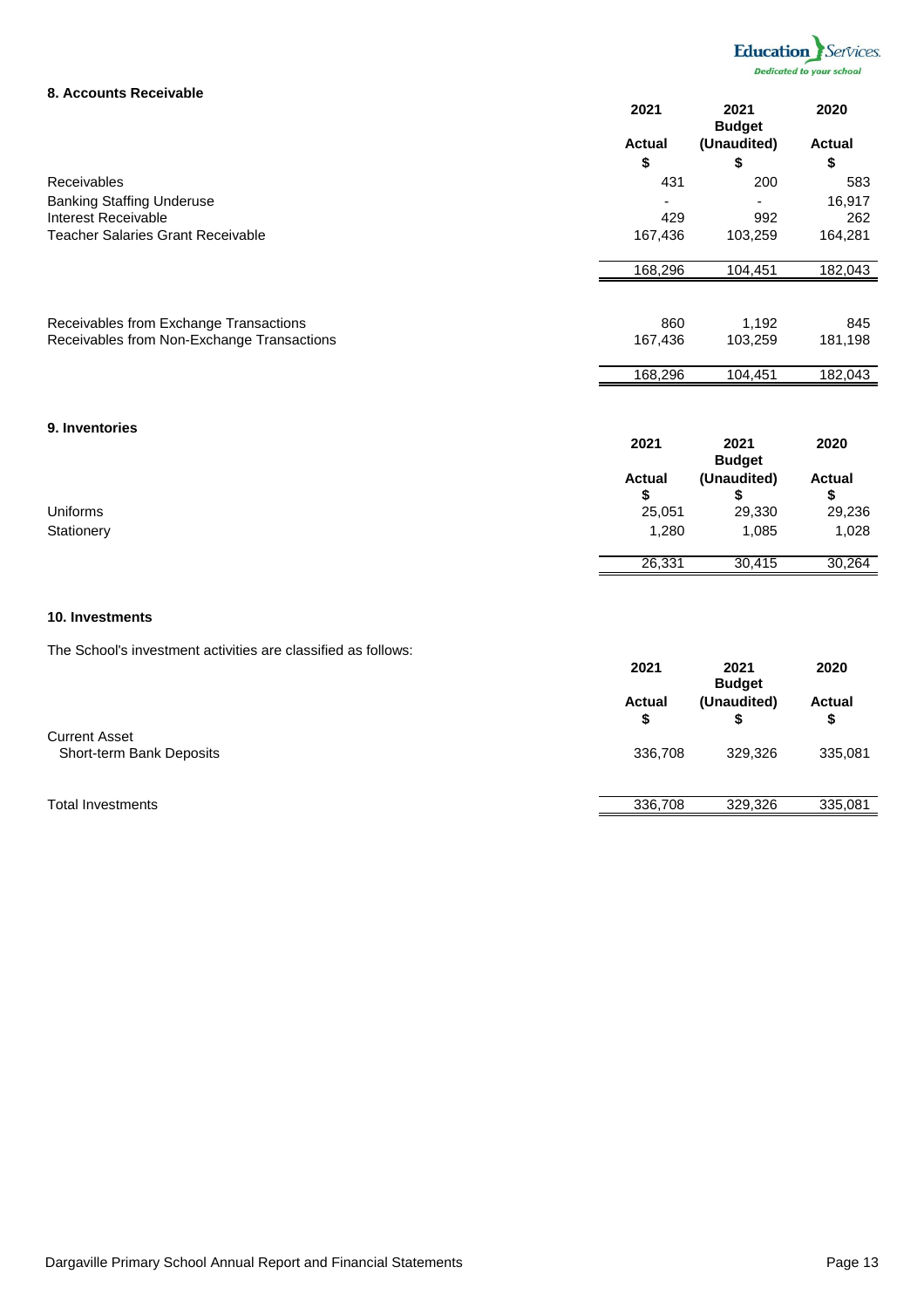

#### **11. Property, Plant and Equipment**

|                                          | Opening<br><b>Balance</b><br>(NBV) | Additions | <b>Disposals</b>         | Impairment               | Depreciation | <b>Total (NBV)</b> |
|------------------------------------------|------------------------------------|-----------|--------------------------|--------------------------|--------------|--------------------|
| 2021                                     | \$                                 | \$        | \$                       | \$                       | S            | \$                 |
| Land                                     | 75,600                             |           | $\overline{\phantom{0}}$ |                          |              | 75,600             |
| <b>Buildings</b>                         | 215,532                            |           |                          |                          | (7, 510)     | 208,022            |
| <b>Building Improvements</b>             | 113,120                            | 360       |                          | $\blacksquare$           | (5,225)      | 108,255            |
| <b>Furniture and Equipment</b>           | 103,965                            | 19.428    |                          | $\blacksquare$           | (22,140)     | 101,253            |
| Information and Communication Technology | 99,912                             | 26,126    |                          | $\blacksquare$           | (38,732)     | 87,306             |
| <b>Leased Assets</b>                     | 42,555                             | 4,404     | $\overline{\phantom{0}}$ | $\overline{\phantom{a}}$ | (16,602)     | 30,357             |
| <b>Library Resources</b>                 | 40.852                             | 2,691     |                          |                          | (5,738)      | 37,805             |
| <b>Balance at 31 December 2021</b>       | 691,536                            | 53,009    |                          |                          | (95, 947)    | 648,598            |

The net carrying value of equipment held under a finance lease is \$30,357 (2020: \$42,555)

|                                          | 2021<br>Cost or<br><b>Valuation</b> | 2021                               | 2021                            | 2020                        | 2020                               | 2020                     |
|------------------------------------------|-------------------------------------|------------------------------------|---------------------------------|-----------------------------|------------------------------------|--------------------------|
|                                          |                                     | Accumulated<br><b>Depreciation</b> | <b>Net Book</b><br><b>Value</b> | Cost or<br><b>Valuation</b> | Accumulated<br><b>Depreciation</b> | <b>Net Book</b><br>Value |
|                                          | \$                                  | \$                                 | \$                              | \$                          | \$                                 | \$                       |
| Land                                     | 75,600                              |                                    | 75,600                          | 75,600                      |                                    | 75,600                   |
| <b>Buildings</b>                         | 330,219                             | (122, 197)                         | 208,022                         | 330,219                     | (114, 687)                         | 215,532                  |
| <b>Building Improvements</b>             | 171,230                             | (62, 975)                          | 108,255                         | 170,870                     | (57, 750)                          | 113,120                  |
| <b>Furniture and Equipment</b>           | 563,650                             | (462, 397)                         | 101,253                         | 544,223                     | (440, 258)                         | 103,965                  |
| Information and Communication Technology | 394,544                             | (307, 238)                         | 87,306                          | 386,407                     | (286, 495)                         | 99,912                   |
| <b>Leased Assets</b>                     | 55,192                              | (24, 835)                          | 30,357                          | 54,757                      | (12, 202)                          | 42,555                   |
| <b>Library Resources</b>                 | 169.176                             | (131, 371)                         | 37,805                          | 166,485                     | (125, 633)                         | 40,852                   |
| <b>Balance at 31 December</b>            | .759,611                            | (1, 111, 013)                      | 648,598                         | 1,728,561                   | (1,037,025)                        | 691,536                  |

#### **12. Accounts Payable**

|                                                                         | 2021    | 2021<br><b>Budget</b> | 2020          |
|-------------------------------------------------------------------------|---------|-----------------------|---------------|
|                                                                         | Actual  | (Unaudited)           | <b>Actual</b> |
|                                                                         | \$      | \$                    | \$            |
| Creditors                                                               | 207,592 | 9,282                 | 29,450        |
| Accruals                                                                | 5,050   | 4,586                 | 4,720         |
| <b>Banking Staffing Overuse</b>                                         | 6,688   |                       |               |
| <b>Employee Entitlements - Salaries</b>                                 | 167,436 | 103,259               | 164,281       |
| Employee Entitlements - Leave Accrual                                   | 13,819  | 49,471                | 15,587        |
|                                                                         | 400,585 | 166,598               | 214,038       |
| Payables for Exchange Transactions                                      | 400,585 | 166,598               | 214,038       |
| Payables for Non-exchange Transactions - Taxes Payable (PAYE and Rates) |         |                       |               |
| Payables for Non-exchange Transactions - Other                          |         |                       |               |
|                                                                         | 400,585 | 166,598               | 214,038       |
| The communication of marial law and considerable that the father also   |         |                       |               |

The carrying value of payables approximates their fair value.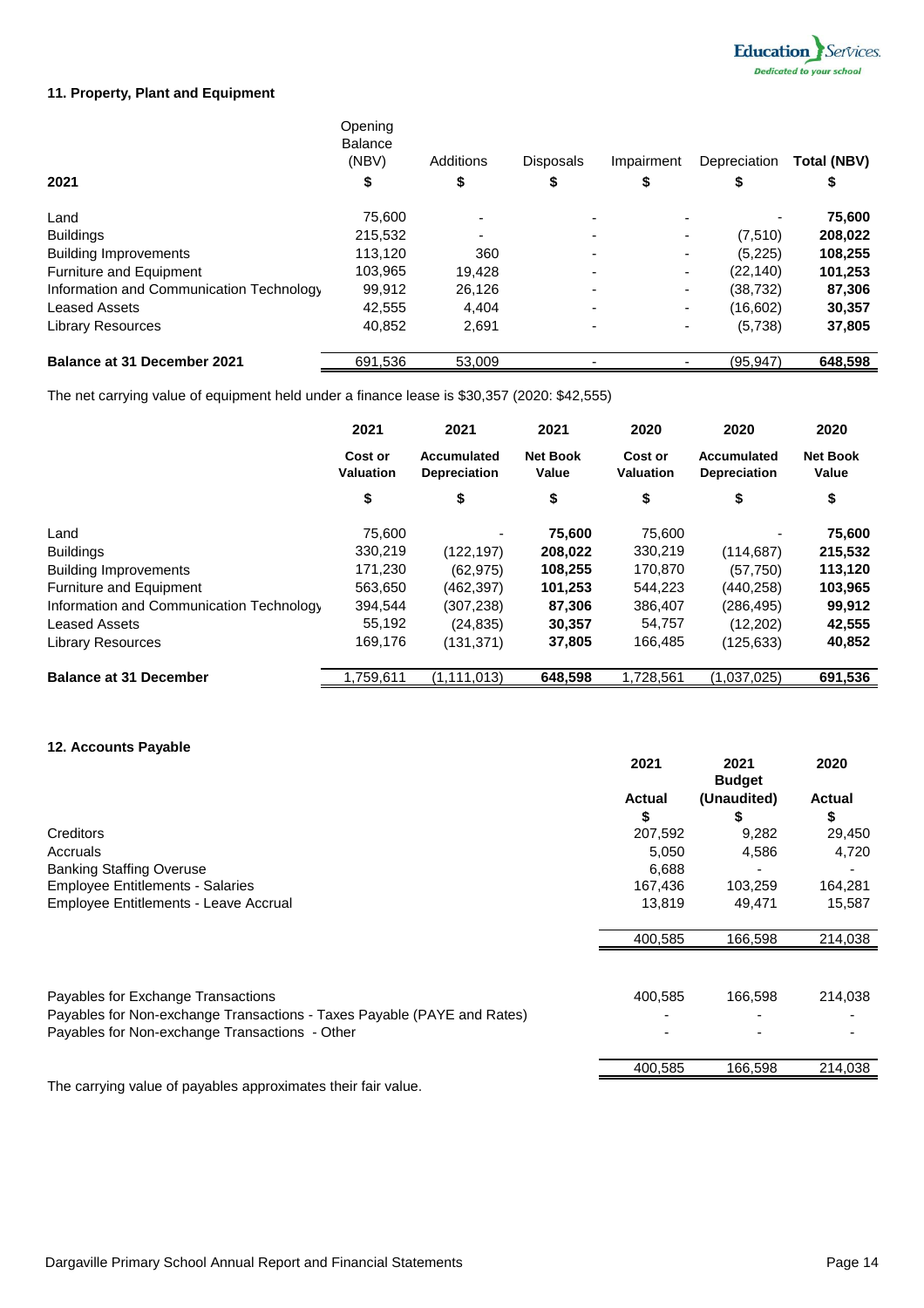

#### **13. Revenue Received in Advance**

|                           | 2021                        | 2021<br><b>Budget</b> | 2020                       |
|---------------------------|-----------------------------|-----------------------|----------------------------|
| Other Received In Advance | <b>Actual</b><br>S<br>3,295 | (Unaudited)<br>1,551  | <b>Actual</b><br>\$<br>829 |
|                           | 3,295                       | ,551                  | 829                        |

#### **14. Provision for Cyclical Maintenance**

|                                           | 2021               | 2021<br><b>Budget</b> | 2020                |
|-------------------------------------------|--------------------|-----------------------|---------------------|
|                                           | <b>Actual</b><br>S | (Unaudited)<br>J      | <b>Actual</b><br>\$ |
| Provision at the Start of the Year        | 157,145            | 19,093                | 79,172              |
| Increase to the Provision During the Year | 28.557             | 11,566                | 29,860              |
| Adjustment to the Provision               | (10, 269)          |                       | 112,663             |
| Use of the Provision During the Year      |                    | ۰                     | (64, 550)           |
| Provision at the End of the Year          | 175,433            | 30,659                | 157,145             |
| <b>Cyclical Maintenance - Current</b>     | 132,528            | 30.659                | 106,025             |
| <b>Cyclical Maintenance - Term</b>        | 42,905             |                       | 51,120              |
|                                           | 175,433            | 30,659                | 157,145             |

#### **15. Finance Lease Liability**

The School has entered into a number of finance lease agreements for computers and other ICT equipment. Minimum lease payments payable:

|                                                  | 2021          | 2021<br><b>Budget</b> | 2020          |
|--------------------------------------------------|---------------|-----------------------|---------------|
|                                                  | <b>Actual</b> | (Unaudited)           | <b>Actual</b> |
|                                                  | \$            | \$                    | \$            |
| No Later than One Year                           | 17,911        | 13,569                | 17,669        |
| Later than One Year and no Later than Five Years | 18,555        | 7,173                 | 32,690        |
| Future finance charges                           | (3,816)       |                       | (7, 237)      |
|                                                  | 32,650        | 20,742                | 43,122        |
| <b>Represented by</b>                            |               |                       |               |
| Finance lease liability - Current                | 15.354        | 13.569                | 13,876        |
| Finance lease liability - Term                   | 17,296        | 7,173                 | 29,246        |
|                                                  | 32,650        | 20,742                | 43,122        |
|                                                  |               |                       |               |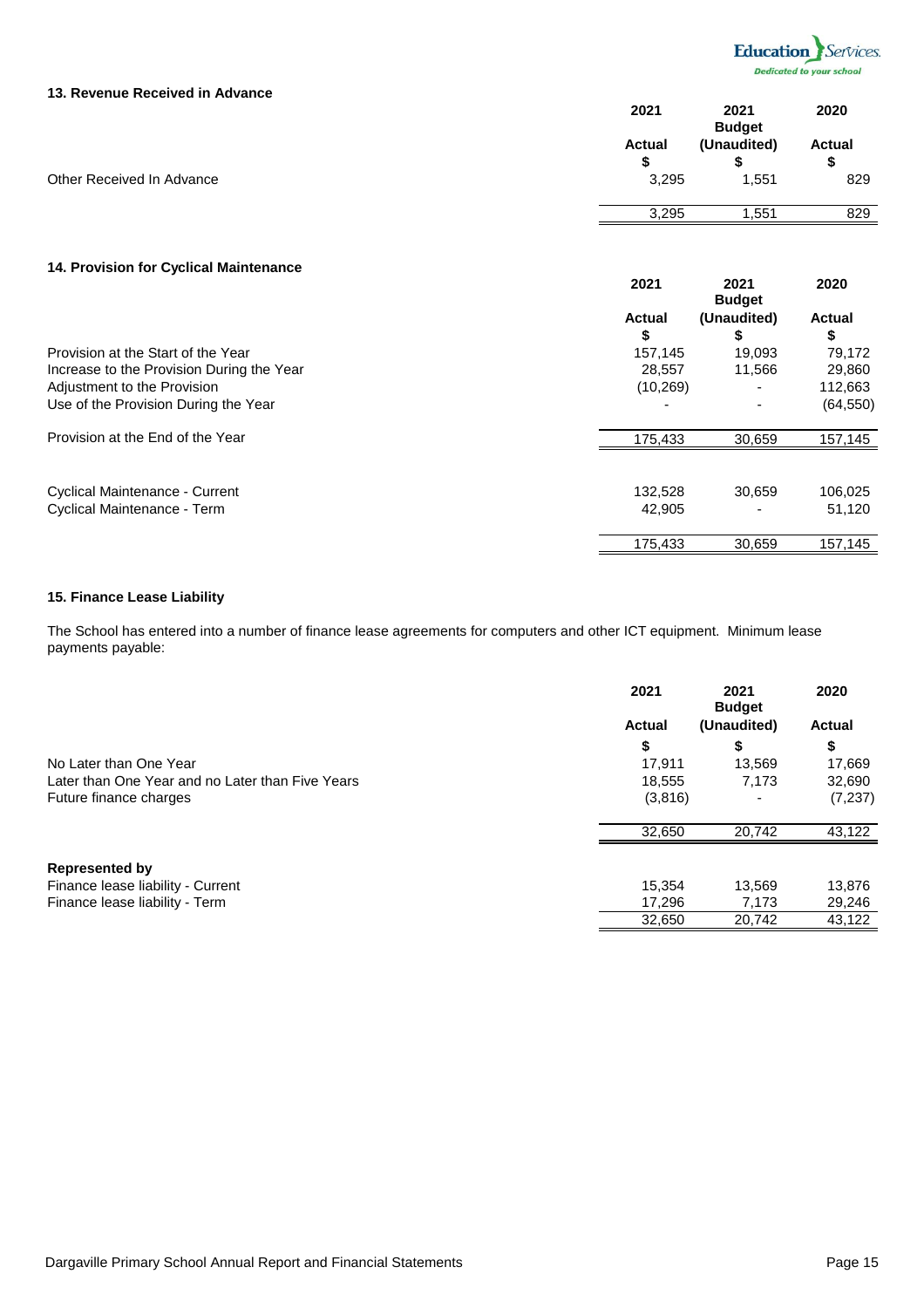

#### **16. Funds Held (Owed) for Capital Works Projects**

During the year the School received and applied funding from the Ministry of Education for the following capital works projects.

| 2021                                          | Project No. | <b>Opening</b><br><b>Balances</b> | <b>Receipts</b><br>from MoE | <b>Payments</b> | <b>BOT</b><br><b>Contributions</b> | <b>Closing</b><br><b>Balances</b> |
|-----------------------------------------------|-------------|-----------------------------------|-----------------------------|-----------------|------------------------------------|-----------------------------------|
| SIP Turf                                      | 225377      | 139,078                           |                             | (150,453)       |                                    | (11, 375)                         |
| <b>Hall Refurbishment</b>                     | 228273      |                                   | 50,840                      | (10, 473)       | ۰                                  | 40,367                            |
| Block 7 & Rm 12                               | 228277      | $\overline{\phantom{0}}$          | 57,880                      | (395,079)       | ٠                                  | (337, 199)                        |
| <b>AMS Rollout</b>                            | 228276      |                                   | 946,700                     | (229, 177)      |                                    | 717,523                           |
| Roofing, Electrical, Insulation & Fence       | 228276      | 242                               |                             |                 |                                    | 242                               |
| <b>Totals</b>                                 |             | 139,320                           | 1,055,420                   | (785,182)       |                                    | 409,558                           |
| For a contract of the first state of the con- |             |                                   |                             |                 |                                    |                                   |

#### **Represented by:**

Funds Held on Behalf of the Ministry of Education 758,132 Funds Due from the Ministry of Education (348,574)



| 2020                                    | Project No. | <b>Opening</b><br><b>Balances</b> | <b>Receipts</b><br>from MoE | <b>Payments</b> | <b>BOT</b><br><b>Contributions</b> | <b>Closing</b><br><b>Balances</b> |
|-----------------------------------------|-------------|-----------------------------------|-----------------------------|-----------------|------------------------------------|-----------------------------------|
| 12,13,15 Refurbishment                  |             | (12, 215)                         |                             | 12.215          | $\overline{\phantom{a}}$           |                                   |
| <b>Carpet Replacement</b>               | 218335      | 28.416                            | (4,041)                     | (24, 375)       | ۰                                  |                                   |
| <b>Emergency Water Tank</b>             | 219433      |                                   | 33,071                      | (33,071)        | $\overline{\phantom{0}}$           |                                   |
| SIP Turf                                | 225377      | $\blacksquare$                    | 150,692                     | (11, 614)       | ۰                                  | 139,078                           |
| Roofing, Electrical, Insulation & Fence | 228276      | ۰                                 | 7,992                       | (7, 750)        | ۰                                  | 242                               |
| Totals                                  |             | 16.201                            | 187.714                     | (64, 595)       |                                    | 139,320                           |

#### **17. Related Party Transactions**

The School is a controlled entity of the Crown, and the Crown provides the major source of revenue to the school. The school enters into transactions with other entities also controlled by the Crown, such as government departments, state-owned enterprises and other Crown entities. Transactions with these entities are not disclosed as they occur on terms and conditions no more or less favourable than those that it is reasonable to expect the school would have adopted if dealing with that entity at arm's length.

Related party disclosures have not been made for transactions with related parties that are within a normal supplier or client/recipient relationship on terms and condition no more or less favourable than those that it is reasonable to expect the school would have adopted in dealing with the party at arm's length in the same circumstances. Further, transactions with other government agencies (for example, Government departments and Crown entities) are not disclosed as related party transactions when they are consistent with the normal operating arrangements between government agencies and undertaken on the normal terms and conditions for such transactions.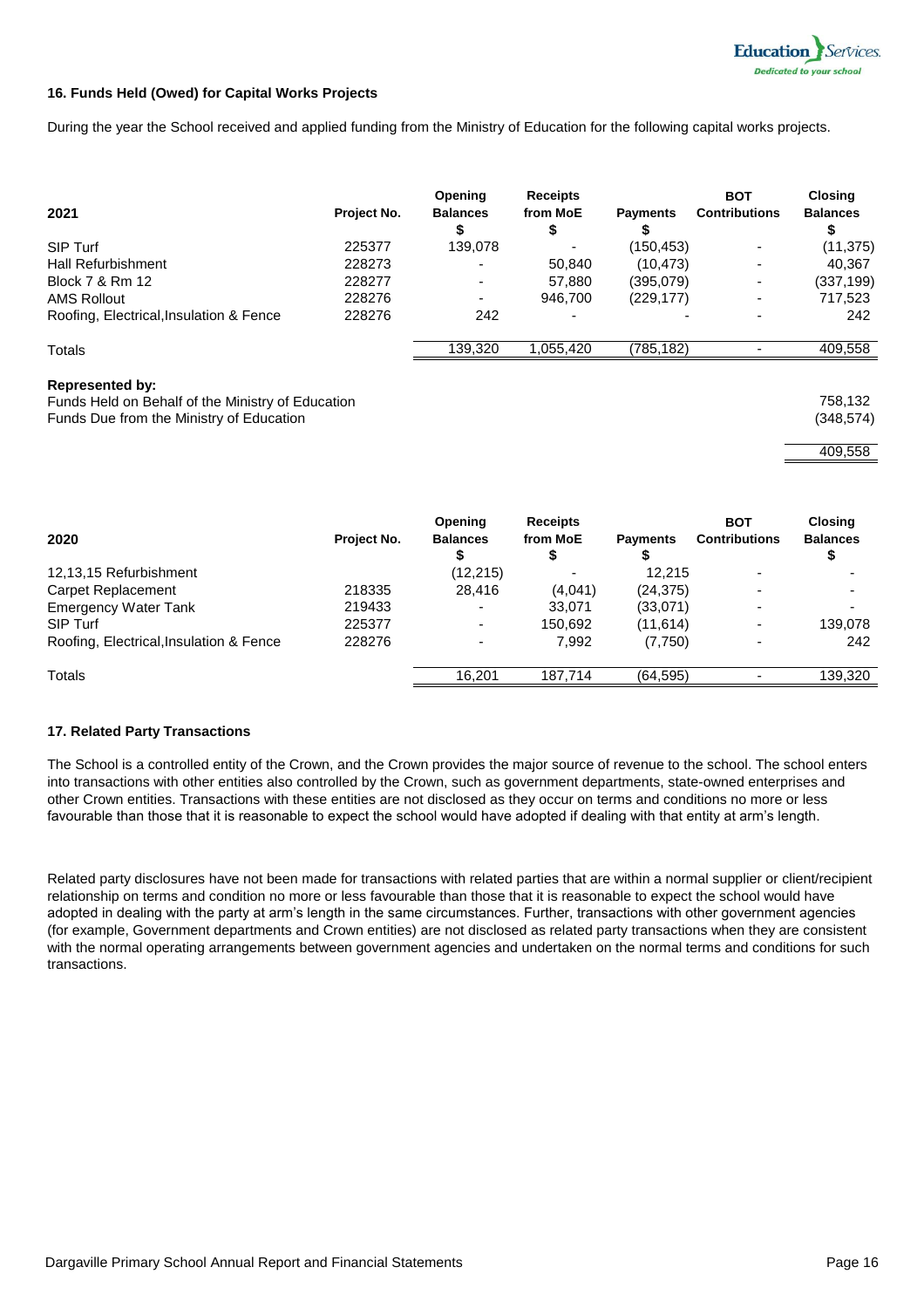#### **18. Remuneration**

#### *Key management personnel compensation*

Key management personnel of the School include all Board members, Principal, Deputy Principals and Heads of Departments.

|                                             | 2021<br><b>Actual</b><br>\$ | 2020<br><b>Actual</b><br>\$ |
|---------------------------------------------|-----------------------------|-----------------------------|
| <b>Board Members</b>                        |                             |                             |
| Remuneration                                | 3,460                       | 3,090                       |
| Leadership Team                             |                             |                             |
| Remuneration                                | 270,738                     | 709,756                     |
| Full-time equivalent members                | 3.00                        | 7.00                        |
| Total key management personnel remuneration | 274,198                     | 712,846                     |

There are 5 members of the Board excluding the Principal. The Board had held 9 full meetings of the Board in the year. The Board also has Finance (7 members) and Property (7 members) that met 7 and 7 times respectively. As well as these regular meetings, including preparation time, the Chair and other Board members have also been involved in ad hoc meetings to consider student welfare matters including stand downs, suspensions, and other disciplinary matters.

#### *Principal 1*

The total value of remuneration paid or payable to the Principal was in the following bands:

|                                                  | 2021<br>Actual | 2020<br>Actual |
|--------------------------------------------------|----------------|----------------|
| Salaries and Other Short-term Employee Benefits: | \$000          | \$000          |
| Salary and Other Payments                        | 140 - 150      | 140 - 150      |
| <b>Benefits and Other Emoluments</b>             | $4 - 5$        | $0 - 5$        |
| Termination Benefits                             | ۰              |                |

*Other Employees*

The number of other employees with remuneration greater than \$100,000 was in the following bands:

| Remuneration | 2021 | 2020                  |
|--------------|------|-----------------------|
| \$000        |      | FTE Number FTE Number |
| 100 - 110    | 3.00 | 2.00                  |
|              | 3.00 | 2.00                  |

The disclosure for 'Other Employees' does not include remuneration of the Principal.

#### **19. Compensation and Other Benefits Upon Leaving**

The total value of compensation or other benefits paid or payable to persons who ceased to be board members, committee members, or employees during the financial year in relation to that cessation and number of persons to whom all or part of that total was payable was as follows:

|                  | 2021<br><b>Actual</b> | 2020<br><b>Actual</b>    |
|------------------|-----------------------|--------------------------|
| Total            |                       | $\overline{\phantom{0}}$ |
| Number of People |                       | $\overline{\phantom{a}}$ |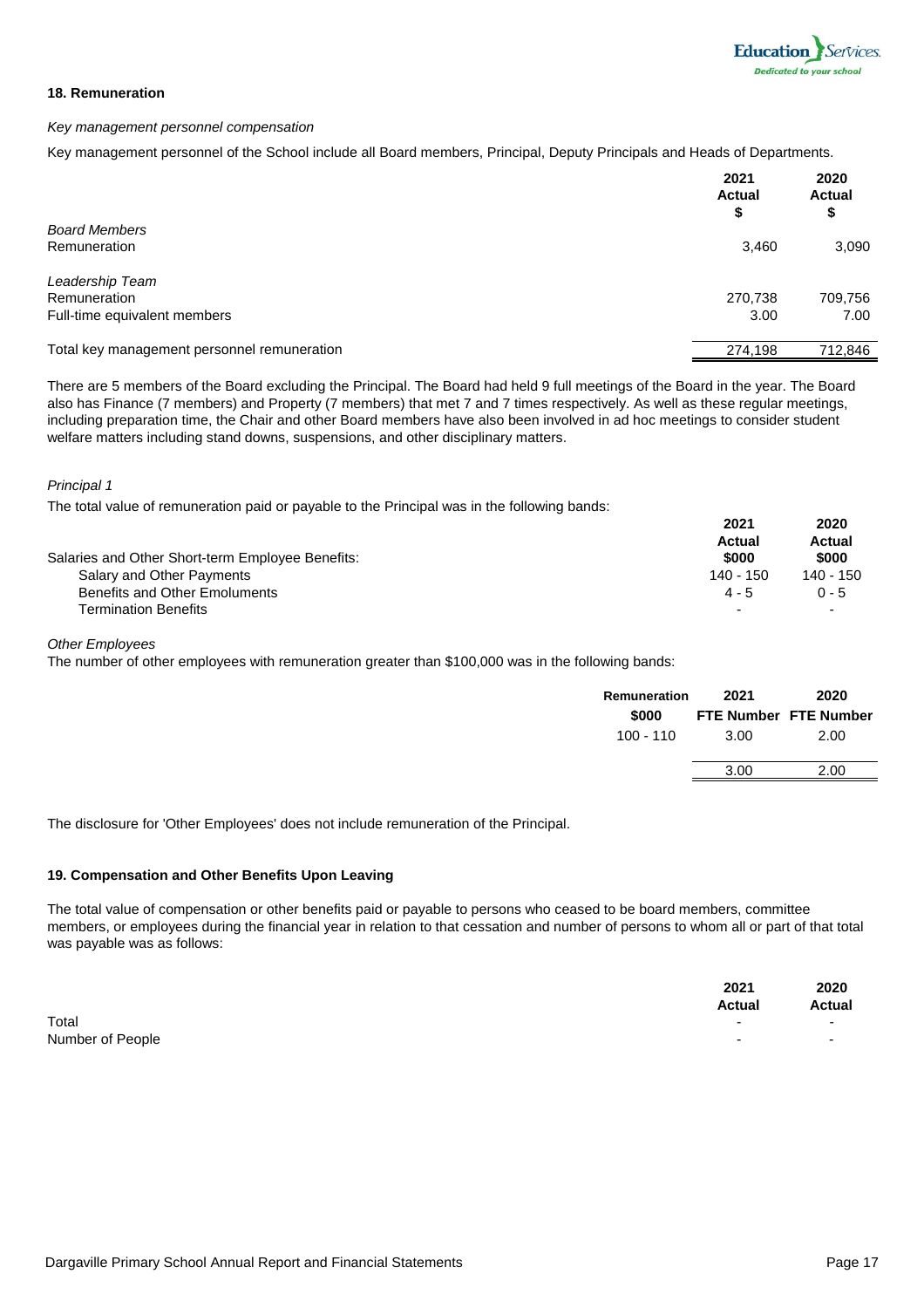

#### **20. Contingencies**

There are no contingent liabilities (except as noted below) and no contingent assets as at 31 December 2021 (Contingent liabilities and assets at 31 December 2020: nil).

#### **Holidays Act Compliance – schools payroll**

The Ministry of Education performs payroll processing and payments on behalf of boards, through payroll service provider Education Payroll Limited.

The Ministry's review of the schools sector payroll to ensure compliance with the Holidays Act 2003 is ongoing. Final calculations and potential impact on any specific individual will not be known until further detailed analysis and solutions have been completed.

To the extent that any obligation cannot reasonably be quantified at 31 December 2021, a contingent liability for the school may exist.

#### **21. Commitments**

#### **(a) Capital Commitments**

As at 31 December 2021 the Board has entered into contract agreements for capital works as follows:

\$172,245 contract for the SIP Turf as agent for the Ministry of Education. This project is fully funded by the Ministry and \$150,692 has been received of which \$162,067 has been spent on the project to balance date. This project has been approved by the Ministry; and

\$352,725 contract for the Hall Refurbishment as agent for the Ministry of Education. This project is fully funded by the Ministry and \$50,840 has been received of which \$10,473 has been spent on the project to balance date. This project has been approved by the Ministry; and

\$156,195 contract for the Block 7 & Rm 12 as agent for the Ministry of Education. This project is fully funded by the Ministry and \$57,880 has been received of which \$395,079 has been spent on the project to balance date. This project has been approved by the Ministry; and

\$190,000 contract for the AMS Rollout as agent for the Ministry of Education. This project is fully funded by the Ministry and \$946,700 has been received of which \$229,177 has been spent on the project to balance date. This project has been approved by the Ministry; and

\$190,000 contract for the Roofing, Electrical,Insulation & Fence as agent for the Ministry of Education. This project is fully funded by the Ministry and \$7,992 has been received of which \$7,750 has been spent on the project to balance date. This project has been approved by the Ministry.

(Capital commitments as at 31 December 2020:

\$172,245 contract for the SIP Turf as agent for the Ministry of Education. This project is fully funded by the Ministry and \$150,692 has been received of which \$11,614 has been spent on the project to balance date. This project has been approved by the Ministry; and

\$190,000 contract for the Roofing, Electrical,Insulation & Fence as agent for the Ministry of Education. This project is fully funded by the Ministry and \$7,992 has been received of which \$7,750 has been spent on the project to balance date. This project has been approved by the Ministry.)

#### **(b) Operating Commitments**

There are no operating commitments as at 31 December 2021 (Operating commitments at 31 December 2020: nil).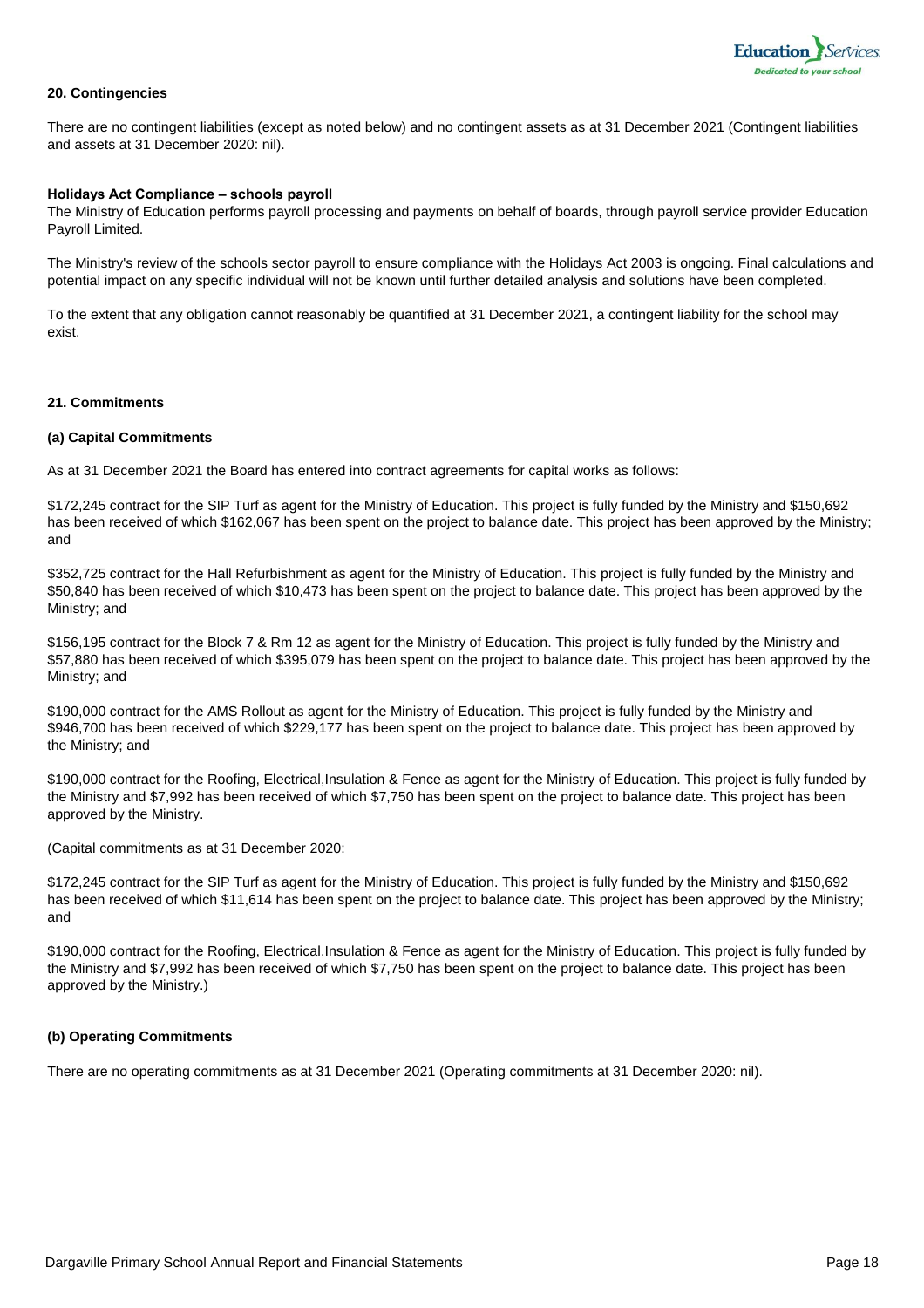

#### **22. Financial Instruments**

The carrying amount of financial assets and liabilities in each of the financial instrument categories are as follows:

#### **Financial assets measured at amortised cost 2021 2021 2020 Actual Budget (Unaudited) Actual \$ \$ \$** Cash and Cash Equivalents **704,328** 135,174 223,638 Receivables 168,296 104,451 182,043 Investments - Term Deposits 336,708 329,326 335,081 Total Financial assets measured at amortised cost 1,209,332 568,951 740,762 Payables 400,585 166,598 214,038 Finance Leases 32,650 20,742 43,122 Total Financial Liabilities Measured at Amortised Cost 433,235 433,235 187,340 257,160 **Financial liabilities measured at amortised cost**

#### **23. Events After Balance Date**

There were no significant events after the balance date that impact these financial statements.

#### **24. Comparatives**

There have been a number of prior period comparatives which have been reclassified to make disclosure consistent with the current year.

#### **25. COVID 19 Pandemic on going implications**

#### **Impact of Covid-19**

During 2021 the country moved between alert levels. During February and March 2021 Auckland was placed into alert levels 3 and 2 and other parts of the country moved into alert level 2.

Towards the end of June 2021, the Wellington region was placed into alert level 2 for one week.

Towards the end of August 2021, the entire country moved to alert level 4, with a move to alert level 3 and 2 for everyone outside the Auckland region three weeks later. While Auckland has remained in alert level 3 for a prolonged period of time the Northland and Waikato regions have also returned to alert level 3 restrictions during this period.

#### **Impact on operations**

Schools have been required to continue adapting to remote and online learning practices when physical attendance is unable to occur in alert level 4 and 3. Schools continue to receive funding from the Te Tāhuhu o te Mātauranga | Ministry to Education, even while closed.

However, the ongoing interruptions resulting from the moves in alert levels have impacted schools in various ways which potentially will negatively affect the operations and services of the school. We describe below the possible effects on the school that we have identified, resulting from the ongoing impacts of the COVID-19 alert level changes.

#### **Reduction in locally raised funds**

Under alert levels 4,3, and 2 the school's ability to undertake fund raising events in the community and/ or collect donations or other contributions from parents, may have been compromised. Costs already incurred arranging future events may not be recoverable.

#### **Increased Remote learning additional costs**

Under alert levels 4 and 3 ensuring that students have the ability to undertake remote or distance learning often incurs additional costs in the supply of materials and devices to students to enable alternative methods of curriculum delivery.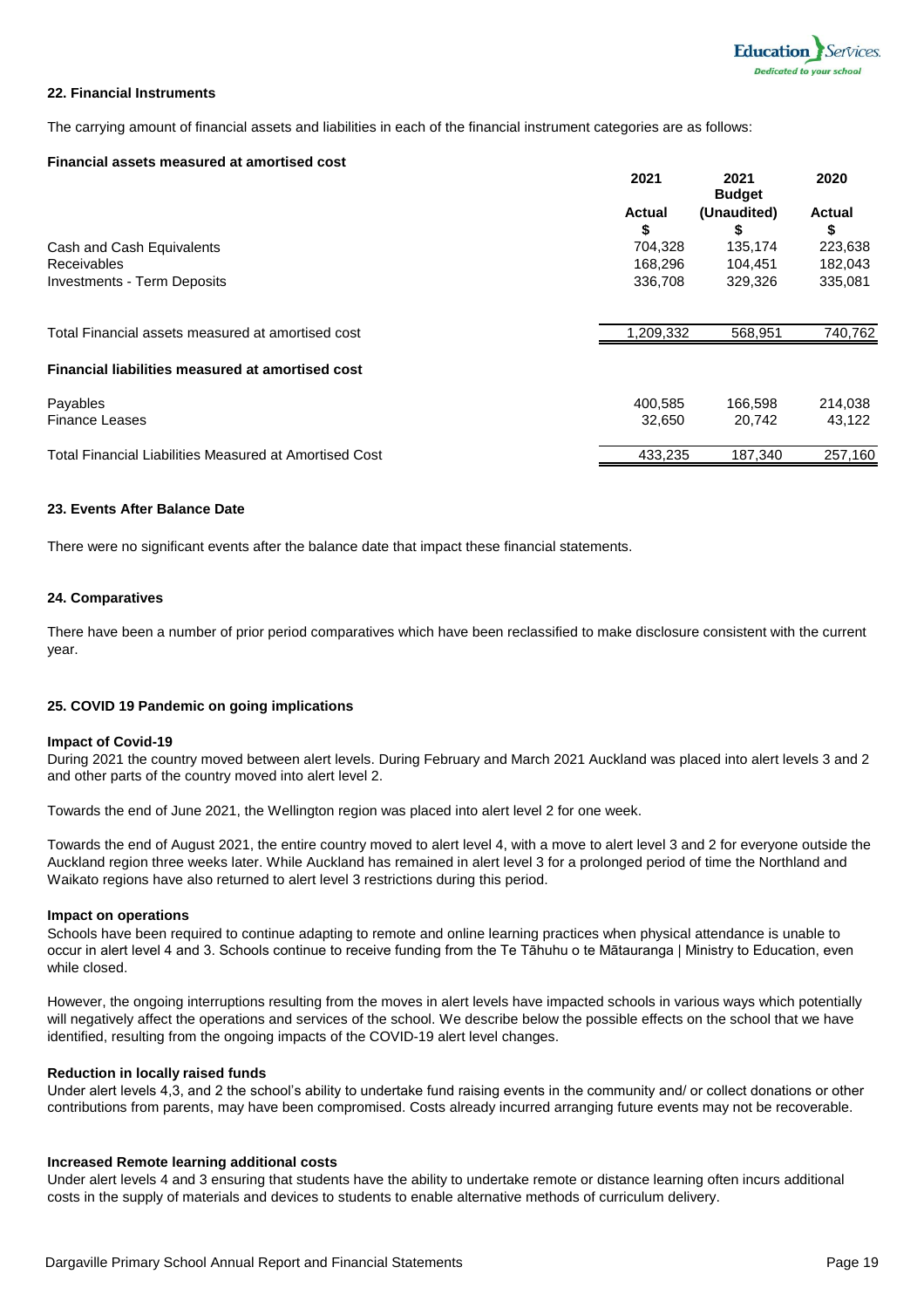

### **Dargaville Primary School**

### **Members of the Board**

### **Name Position**

| наше                      | וועוונט ו                    |          | $-$ ^~'  |
|---------------------------|------------------------------|----------|----------|
| <b>Brian Lowe</b>         | <b>Presiding Member</b>      | Elected  | Sep 2022 |
| <b>Curtis Gaylor</b>      | Principal                    |          |          |
| Reuben Cohen              | <b>Parent Representative</b> | Elected  | Sep 2022 |
| <b>Stephanie Browning</b> | <b>Parent Representative</b> | Elected  | Sep 2022 |
| <b>Andrew Miller</b>      | <b>Parent Representative</b> | Elected  | Sep 2022 |
| Dania Woods               | <b>Parent Representative</b> | Co-opted | Sep 2022 |
| Karah Pickering           | <b>Staff Representative</b>  | Elected  | Sep 2022 |
|                           |                              |          |          |

**How Position Gained**

| Expired/       |
|----------------|
| <b>Expires</b> |
| Sep 2022       |
|                |
| Sep 2022       |
| Sep 2022       |
| Can nonn       |

**Term**